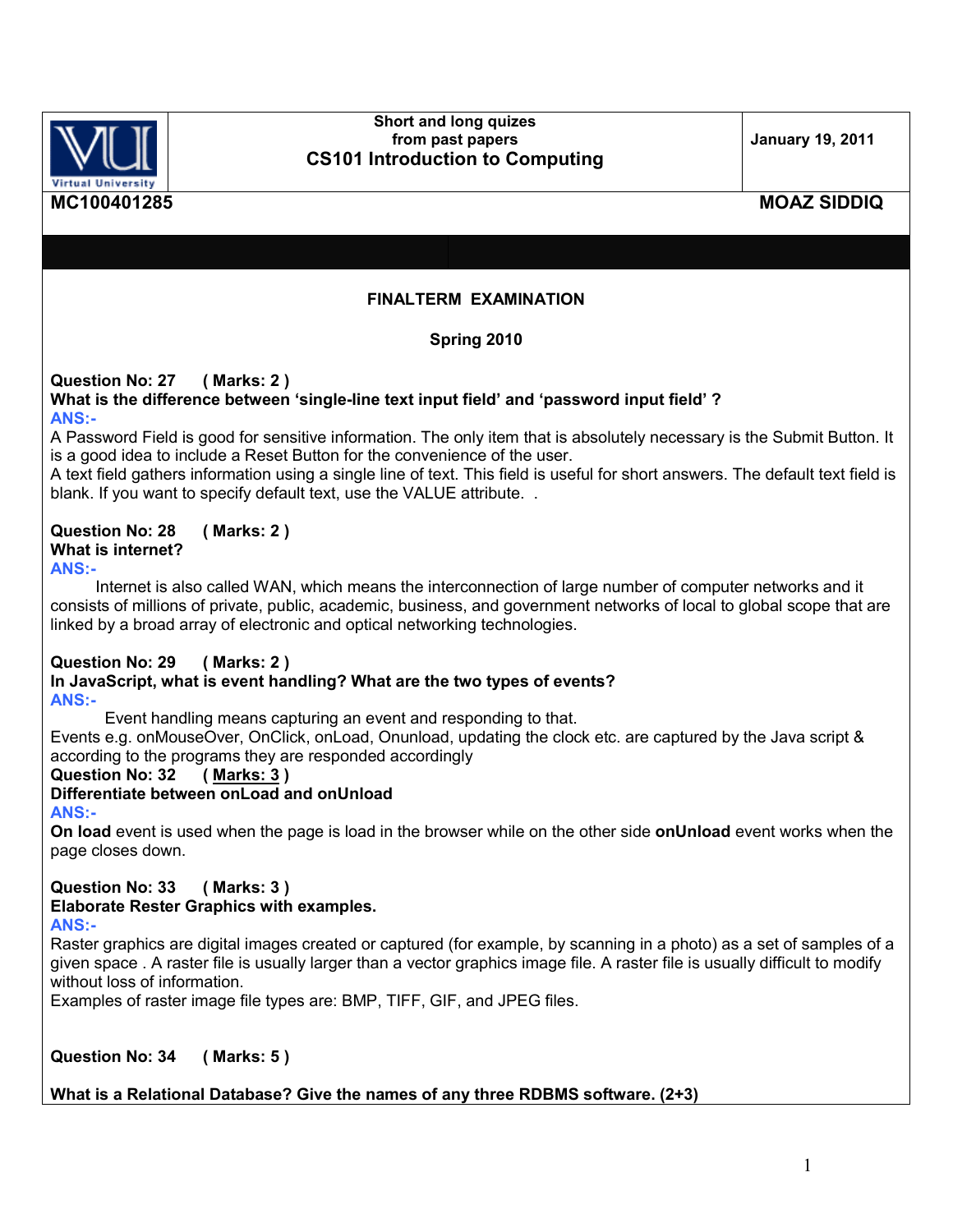### **ANS:-**

Database architecture consists of three levels, external, conceptual and internal. Clearly separating the three levels was a major feature of the relational database.

### **NAMES:**

Oracle Database software, Linux, and oracle e business database software , and Oracle OLAP.

**Question No: 36 ( Marks: 5 )** 

**What do you mean by the term 'Telepresence' in Computing World?**

**ANS:-** 

#### **Telepresence**

• Being there, without physically being there!

• Two remotely located people, with the help of special equipment, immersed in a

simulated 3-D environment where they interact like they are sitting next to each other

• Chatting, a telephone conversation, or even a videoconference are examples, but in

a degraded sense of the idea

### **FINALTERM EXAMINATION**

Spring 2010

#### **Question No: 27 ( Marks: 2 ) What is a function? Give one example.**

**ANS:-** 

Function is a reusable code (group of statement) that is executed when the function is called. It is also known as subprogram. Function is normally defined in the head section of the code.

### **Question No: 28 ( Marks: 2 ) What is an intelligent system?**

#### **ANS:-**

Intelligent systems are the programs developed to perform complicated jobs that reflect human brain and thoughts. If the algorithms are too much complex or can not be solved instantly then we can use such systems. Therefore the well intelligent system not only performs well but it has the capability to rectify any errors by himself if it occurs within his domain.

The examples of intelligent systems are Robotics, Business Intelligence …etc.

### **Question No: 29 ( Marks: 2 ) What is meant by semantic error ?**

#### **ANS:-**

It is an error which a developer encounters when a statement is executed but it was not intended by him (the developer). Such errors are very difficult to locate during testing. Mostly these occur during abnormal circumstances. It may be referred as the logical error.

#### **Question No: 30 ( Marks: 2 ) What is best algorithm?**

### **ANS:-**

Greedy algorithm is the best algorithm as it is n algorithm that always takes the best immediate, or local solution while finding an answer.

#### **Question No: 32 ( Marks: 3 ) What are the Sub categories of Artificial Intelligence? Briefly explain any two. ANS:-**  1. Robotics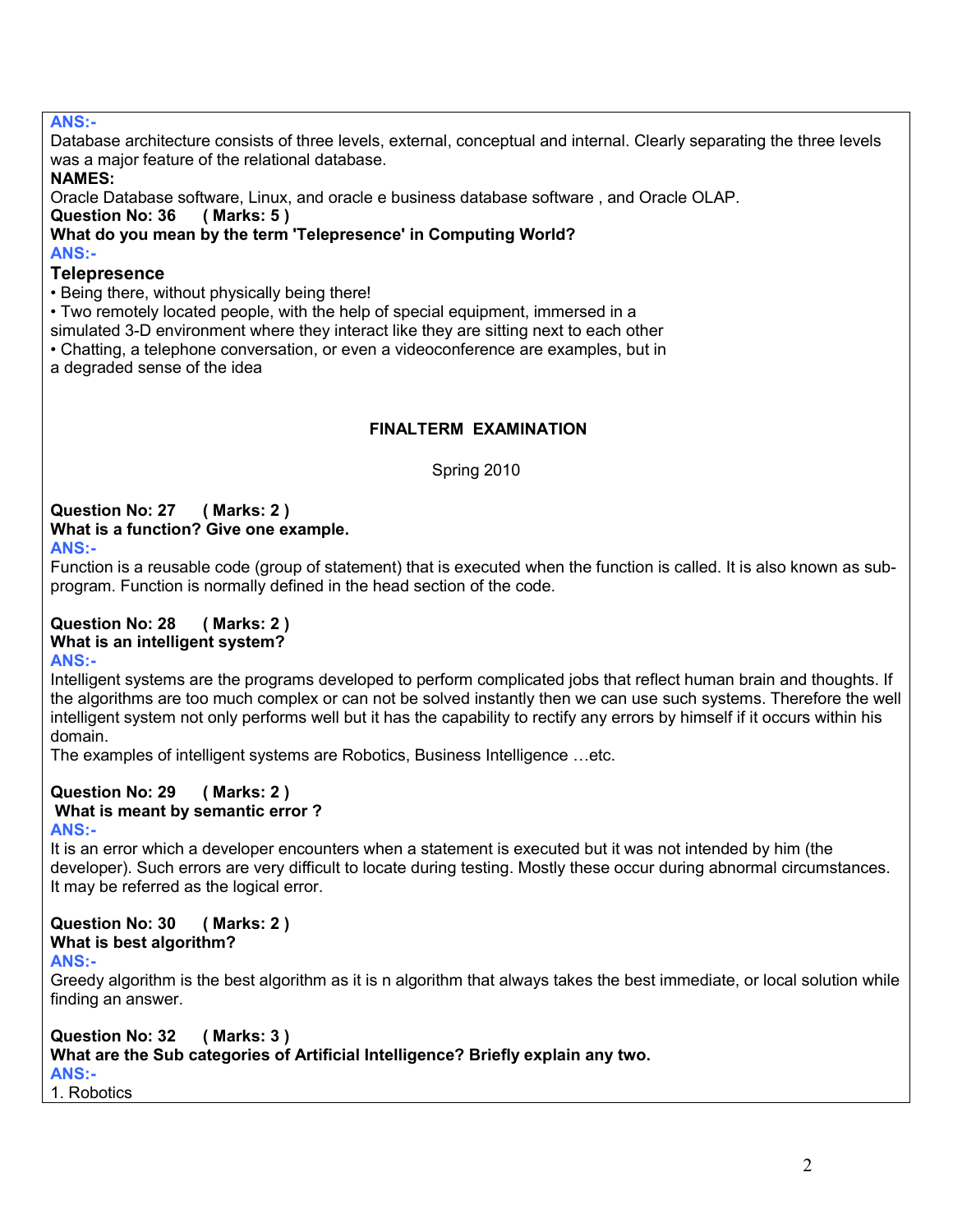These are the machines which are computer programmed and perform work which was previously done by humans. They can be found in the manufacturing industry, the military, space exploration and medical applications.

2. Expert Systems

These systems are designed to replace an expert. The medical expert system is an example of such system which can replace a Doctor/medical expert.

#### **Question No: 33 ( Marks: 3 ) What are the steps of working of TCP and IP protocols in internet transmission? ANS:-**

TCP divide messages in to many packets (capsulation) and sent these messages over the internet and IP route these messages on the internet to the correct destination and upon reaching the messages on its destination the messages are encapsulated.

#### **Question No: 34 ( Marks: 5 ) What is ARPANET and who developed it? ANS:-**

ARPANET stands for Advanced Research Projects. The initial purpose was to communicate with and share computer resources among mainly scientific users at the connected institutions. In the beginning it was connected four universities and enabled scientists to share resources.

It was headed by Dr. J.C.R. Licklider.

#### **Question No: 35 ( Marks: 5 ) Define professional ethics and its benefits with an example? ANS:-**

### **Professional Ethics**

• Professional ethics are a category of ethics, and here we discus the professional ethics relevant to computing

• Awareness of professional ethics is gaining importance with time as the decisionmaking

process in the work place keeps on increasing in complexity

• The professional ethics provide a way of simplifying that decision making process

Let us now discuss a few situations where I will request you for your ethical opinions

**Question No: 36 ( Marks: 5 )** 

**Write JavaScript code for the following:**

**Make a function compareWithTen(value)**

**Compare the function argument with '10' and display a message whether the value is less than, equal to or greater than 10.**

### **FINALTERM EXAMINATION**

Spring 2010

**Question No: 27 ( Marks: 2 ) What are application softwares? List down the names of three application softwares. ANS:-** 

Definition: Application Software are that software then can interact directory with the user for performance of respective type of work.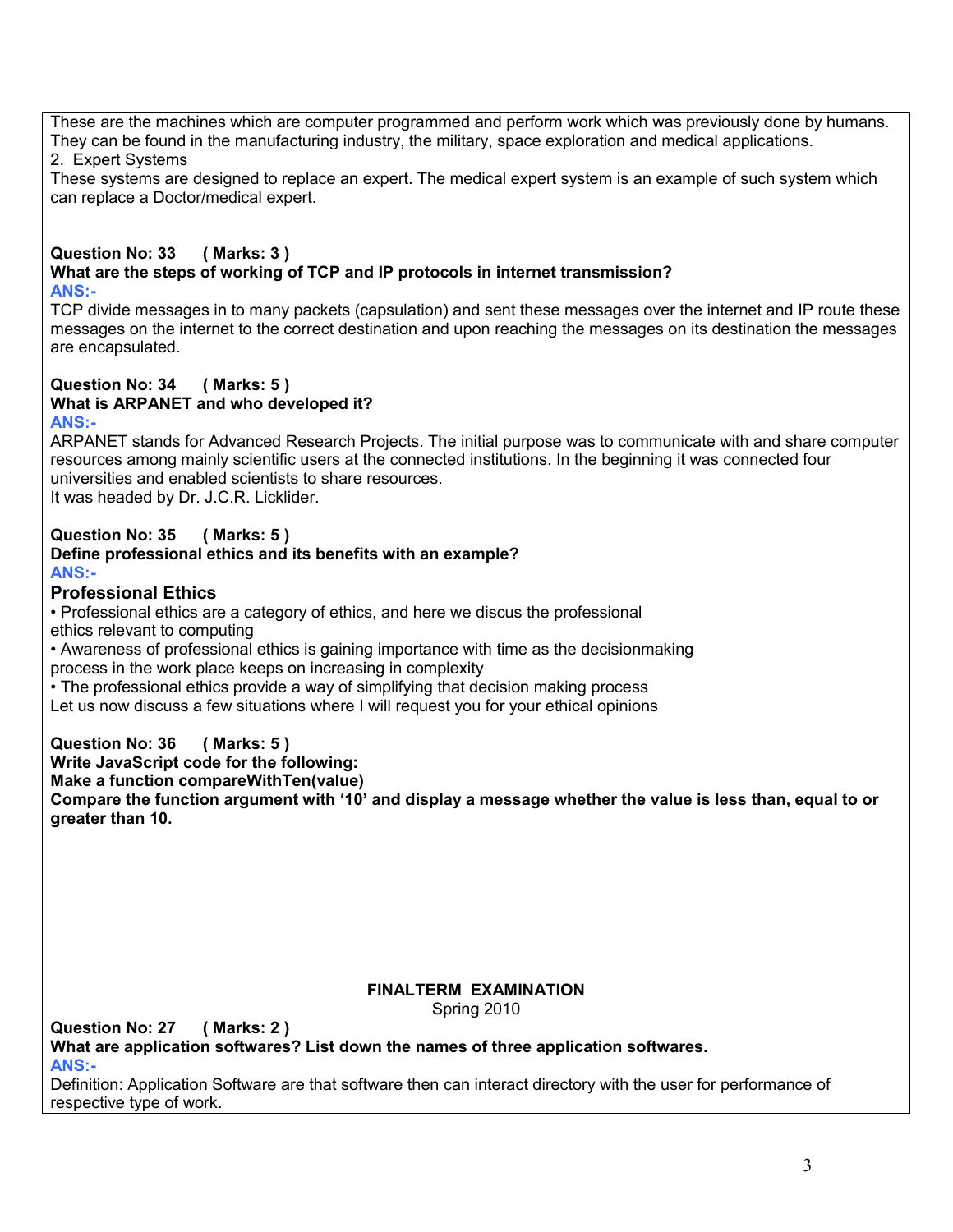Following are the types of Application Softwares:-

- AutoCAD and Corel Draw
- · Business Software
- Productivity SW
- · Games Software

#### **Question No: 28 ( Marks: 2 ) Why Local variable is preferred over Global variable ? ANS:-**

Global variable has some advantage with Local variables is preferred due to the following reasons:-

When we declare any global variable in web page then in case of error and logic it's very difficult to see on which line this variable is used and what's his value if we have more than 2000 lines and all the functions in web page using that Global Variable so Global variables can make the logic of a Web page difficult to understand.

As we know we can use Global variable everywhere so Global variables also make the reuse and maintenance of your code much more complex.

#### **Question No: 30 ( Marks: 2 ) What is Structured Vector Graphics ?**

### **ANS:-**

This is a plug-in that is required to view swf (flash) files in the web browser

## **Question No: 31 ( Marks: 3 )**

**What kind of new jobs are created because of computing? And which old professions are being eliminated? ANS:-** 

Due to computing where people are getting benefits from automated systems on the other hand the people that are with KHATA system or Manual system and they don't know about computers are eliminated due to this reason and people take place of many people. We can see in the offices where before computer if there are four person required now only one person is required for example with the help of database we can store more than thousand of information and only one person is managing the whole data that is DBA. In the old system many people are writing the data in registers and then its also very difficult to find the specific record.

**Now we can see companies are hiring:- Data Entry Operators System Engineers Software Developer DBA etc.**

### **FINALTERM EXAMINATION Spring 2010**

**Question No: 28 ( Marks: 2 ) Write names of the DoS attack's phases? ANS:-** 

DoS (Denail of service): DoS attach has in total 3 phases and below they are listed:

- 1. Search
- 2. Arm
- 3. Attack

**Question No: 32 ( Marks: 3 )**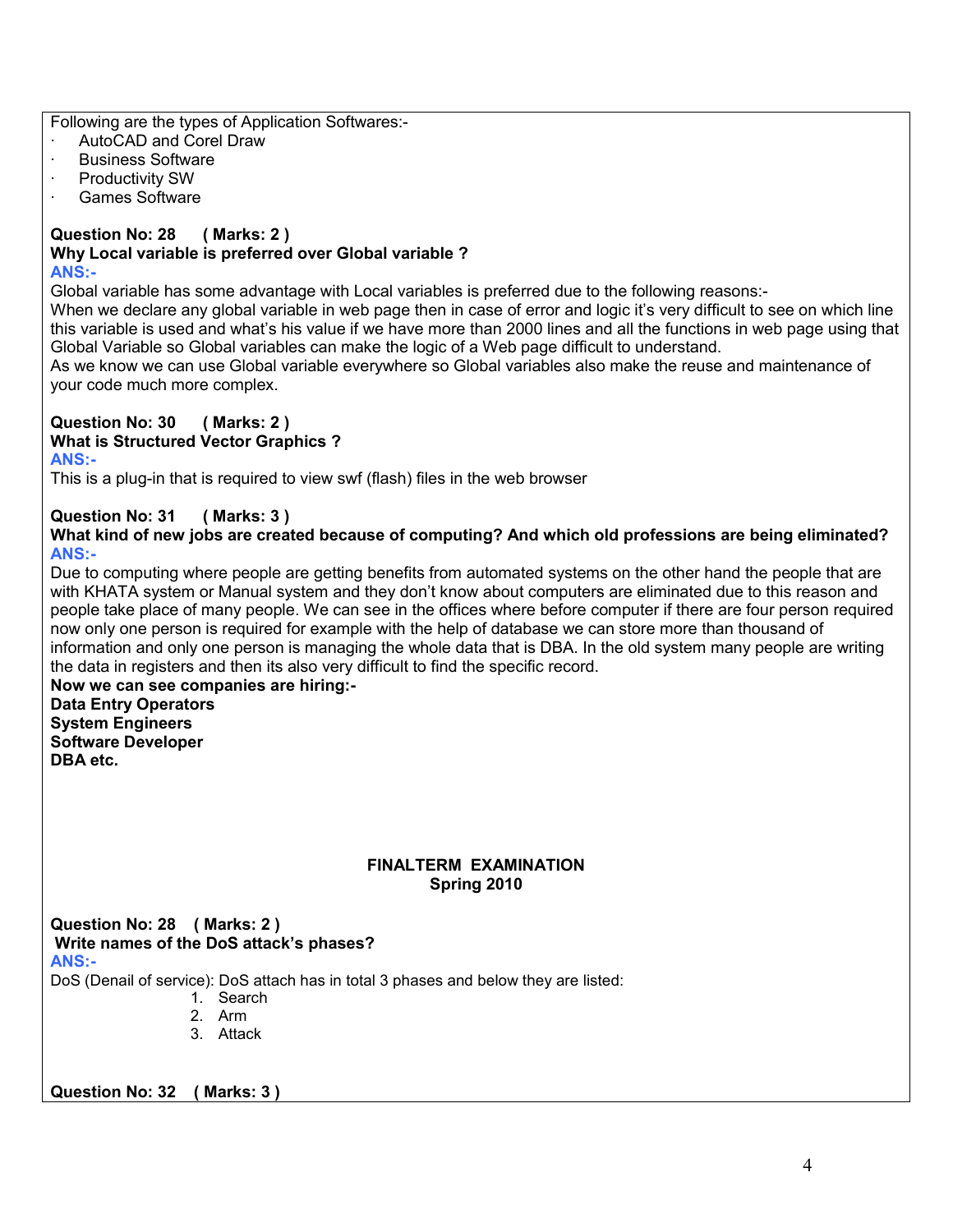**Briefly mention any three problems in old modes of presentation development ANS:-**  Lack of resolution Low color configuration No graphic animation **Question No: 34 ( Marks: 5 ) Why the quality of image in dithering scheme is not good? ANS:-**  In this scheme, pixels of alternating colors are used to simulate a color that is not present in the platelet For example, red and green pixels can be alternated to give the impression of bright yellow The quality of the displayed image is poorer

### **FINALTERM EXAMINATION**

**Spring 2010** 

**Question No: 27 ( Marks: 2 )**

 **Define the term 3D Rendering** 

**ANS:-** 

The process of converting information about 3-D objects into a bit-map that can be displayed on a 2-D computer display.

**Question No: 29 ( Marks: 2 )**

 **Define testing with respect to programming..** 

**ANS:-** 

Testing:- The tasks performed to determine the existence of defects.

Programming:- The process of telling the computer what to do.

**Question No: 30 ( Marks: 2 )**

 **What is a compiler? Write its one benefit over interpreter.** 

#### **ANS:-**

Compiler translates the program written in a HLL in one go. The translated code is then used by the uP whenever the program needs to be run. In contrast of interpreter, a compiler translates high-level instructions directly into machine Language Compiled programs generally run faster than interpreted programs.

**Question No: 31 ( Marks: 3 )**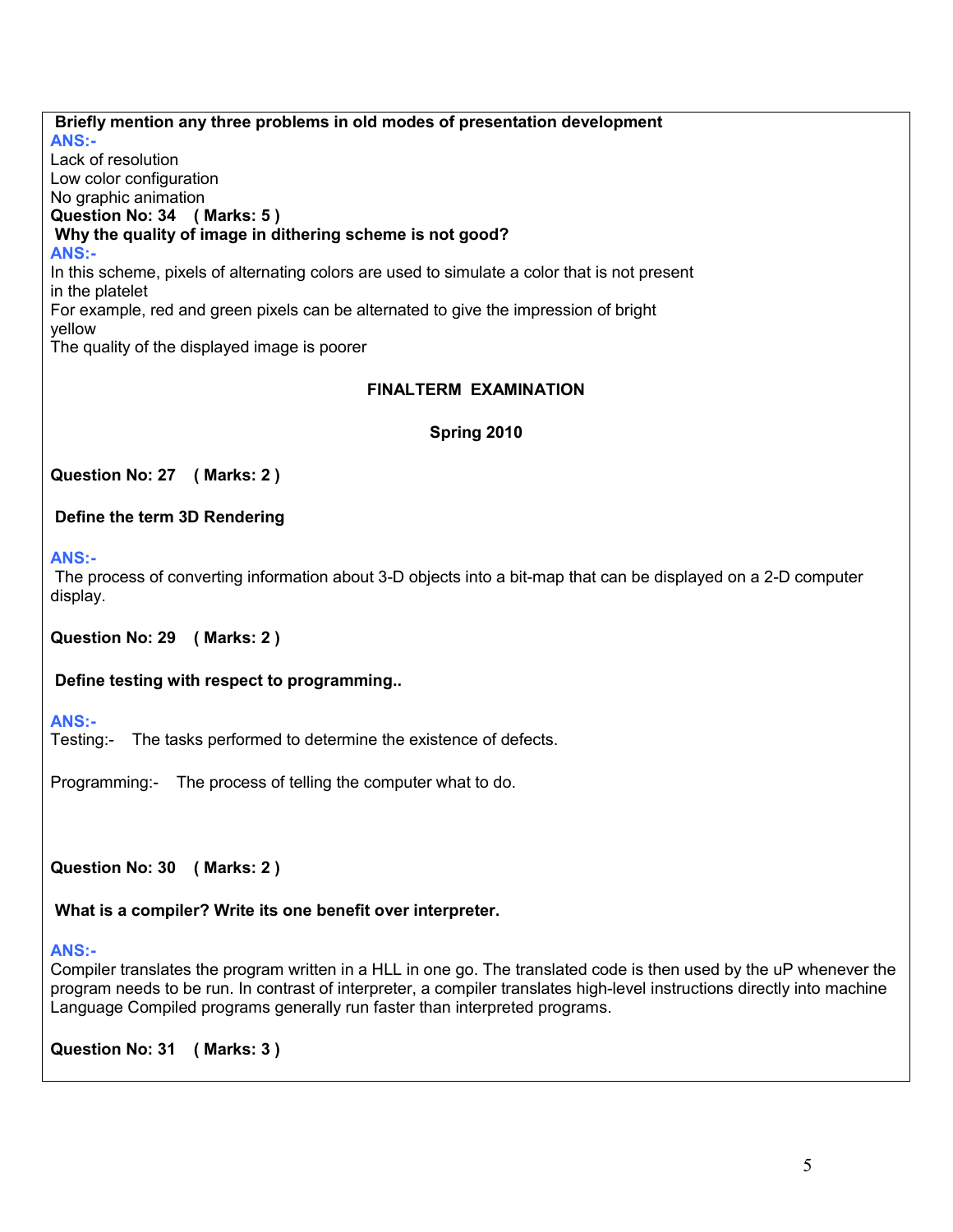### **Who is a Computing Professional?**

### **ANS:-**

Computing technology has changed our way of life like no other technology. We need to study how it has done it to highlight the mistakes and success stories of the past. We need to do it so that we can learn from them and select our future direction

Accordingly.

**Question No: 33 ( Marks: 3 )**

### **What is ICMP?**

### **ANS:-**

ICMP is the "Internet Control Message Protocol". ICMP packets are small packets used in local networks and on the Internet, most typically, for network troubleshooting and problem location.

### **Question No: 35 ( Marks: 5 )**

### **Write down the advantages of Natural Language Processing.**

#### **ANS:-**

.

It is able to read what you write, comparing it to a stored database of texts. It then corrects your errors and suggests alternatives. What advantages can this give you? Here are some:

- **1.** You Don't Have to Worry About Careless Mistakes and Typos
- **2.** Your Grammar and Punctuation Errors are Fixed
- **3.** Allows You To Get More Accomplished
- **4.** Gives You A Better Vocabulary
- **5.** Instantly Upgrades Your Communication Skills

**Question No: 36 ( Marks: 5 )**

 **Draw hierarchy of the people in the small project?**

#### **FINALTERM EXAMINATION Spring 2010**

**Question No: 30 ( Marks: 2 )** 

 **What was the obstacle to the construction of analytical engine? ANS:-** 

Charles Babbage had huge difficulties raising money to fund his research. As a last resort, he designed a clever mathematical scheme along with Ada, the Countess of Lovelace. It was designed to increase their odds while gambling. They bet money on horse races to raise enough money to support their research experiments Guess what happened at the end? The lost every penny that they had.

**Question No: 33 ( Marks: 3 ) Give any three applications of computer graphics?**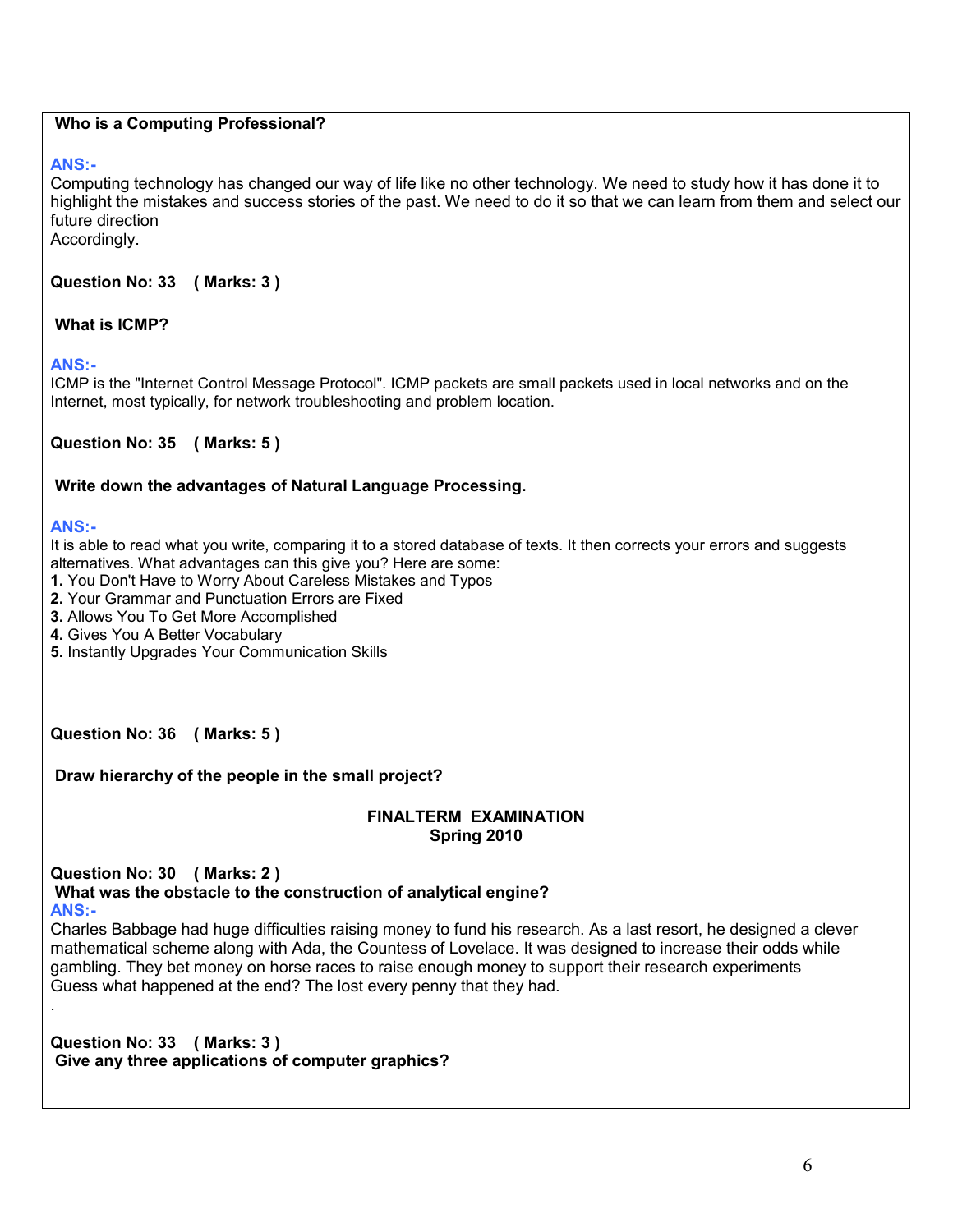### **Question No: 34 ( Marks: 5 ) Mention any five applications of Artificial Intelligent System ANS:-**

- 1. Games
- 2. Image recognition
- 3. Medical diagnosis
- 4. Robots
- 5. Business intelligence

#### **Question No: 36 ( Marks: 5 ) Explain function arguments with the help of an example? ANS:-**

A named group of statements that is put together once and then used (by reference) repeatedly on a Web page Code becomes easier to read, understand and maintain

### **FINALTERM EXAMINATION Spring 2009**

#### **Question No: 31 ( Marks: 1 ) What are the elements of website design? Any one ANS:-**

Navigation scheme Layout of information Overall look and feel

## **Question No: 33 ( Marks: 2 ) What is meant by universal access of internet services ?**

**ANS:-** 

Universal access of internet services means same functionality to every one.

# **Question No: 38 ( Marks: 5 )**

### **Differentiate between For and While loop by writing the syntax of both loops. ANS:-**

When the exact number of iterations is known, use the 'for' loop When the number of iterations depend upon a condition being met, use the 'while' loop 'for' loops become especially useful when used in conjunction with arrays We'll find out about arrays today, and we'll probe their usefulness as part of 'for' loop structures

### **Question No: 41 ( Marks: 10 ) Is tabular data storage better than flat file data storage? Justify your answer. ANS:-**

1.Similar items of data form a column

*2.Fields* placed in a particular row – same as a flat-file *record* – are strongly interrelated

3.One can sort the table w.r.t. any column

4.That makes searching – e.g., for all the books written by a certain author – straight

forward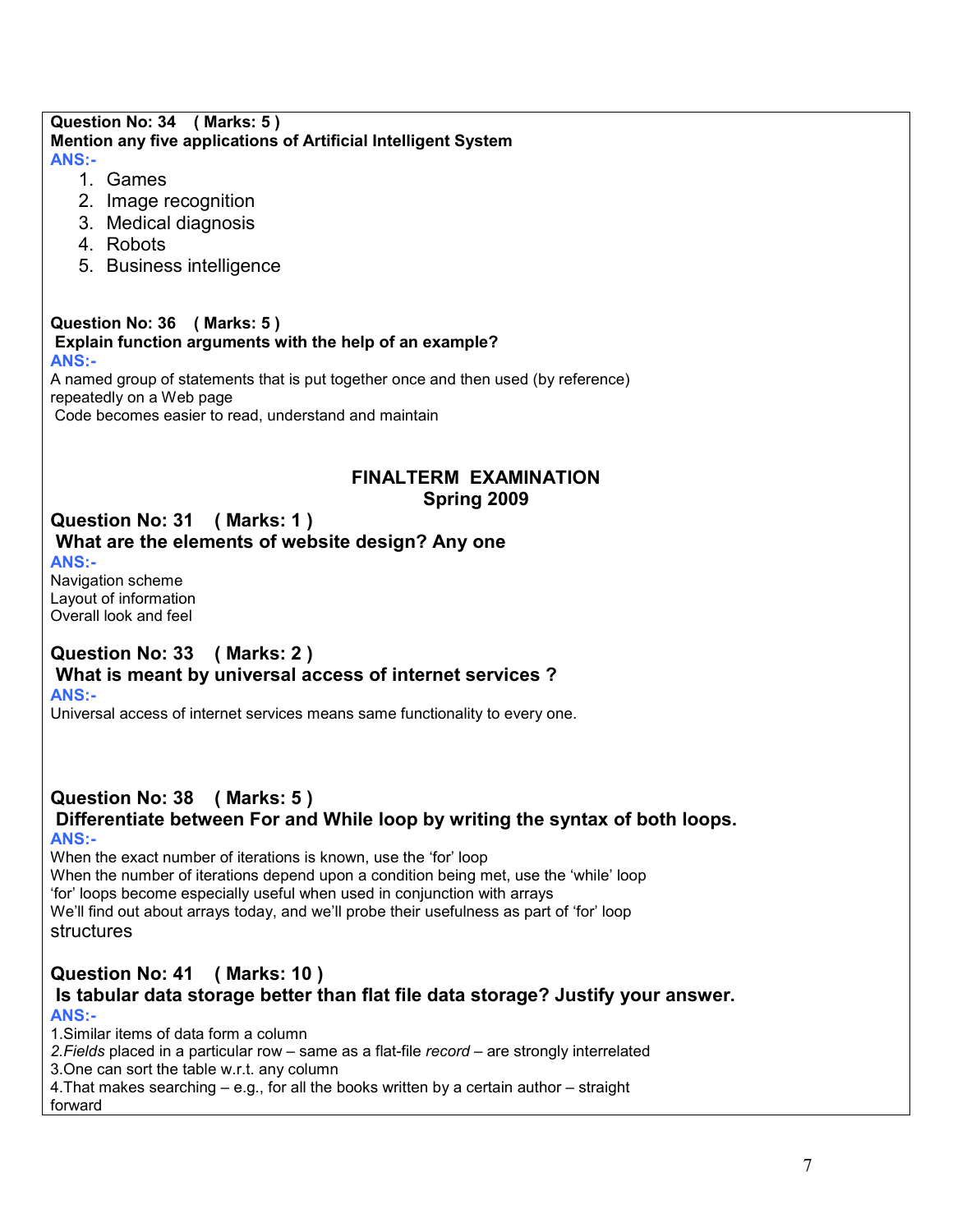5.Similarly, searching for the 10 cheapest/most expensive books can be easily accomplished through a sort 6.Effort required for adding a new field to all the records of a flat-file is much greater than adding a new column to the table **CONCLUSION:** Tabular storage is better than flat-file storage

# **FINALTERM EXAMINATION Spring 2009**

**Question No: 31 ( Marks: 1 ) In programming, what is a loop? ANS:-** 

In computer science a for loop is a programming language statement which allows code to be repeatedly executed. A for loop is classified as an iteration statement.

**Question No: 32 ( Marks: 1 ) What are the other names of function? Any one. ANS:-** 

Routine , procedure , sub program

# **Question No: 33 ( Marks: 2 )**

# **How JavaScript Arrays are heterogeneous?**

**ANS:-** 

Arrays are heterogeneous in java script because at the same time simultaneously they can hold elements of multiple data types

#### **Question No: 34 ( Marks: 2 ) What is the database? ANS:-**

Data base is a collection of organized data in a proper way that computer can quickly search for any desired data item, its an easy way of allowing of manipulation of data, they are design in such a way that access to any desired data can be identified and reached quickly and easy, they are generally consist of collection of interrelated files.

# **Question No: 35 ( Marks: 3 )**

# **Differentiate between LAN and WAN with one example of each.**

**ANS:-** 

LAN is a local area network where as wan is a wide area network

LAN can be used in a specific areas with limited computers where as wan can be used on computers shared by large distances

For example LAN can be used on pc s or an organization located in one building but wan can be used on large scales like banks all over or in any Large communication systems

## **Question No: 36 ( Marks: 3 ) What are Trojan Horses?**

## **ANS:-**

Trojan horses are a kind of cyber crime, they are v harmful to computer because they are stand alone program and the look like what they are not like any thing amusing or not harmless like games..

**Question No: 38 ( Marks: 5 )**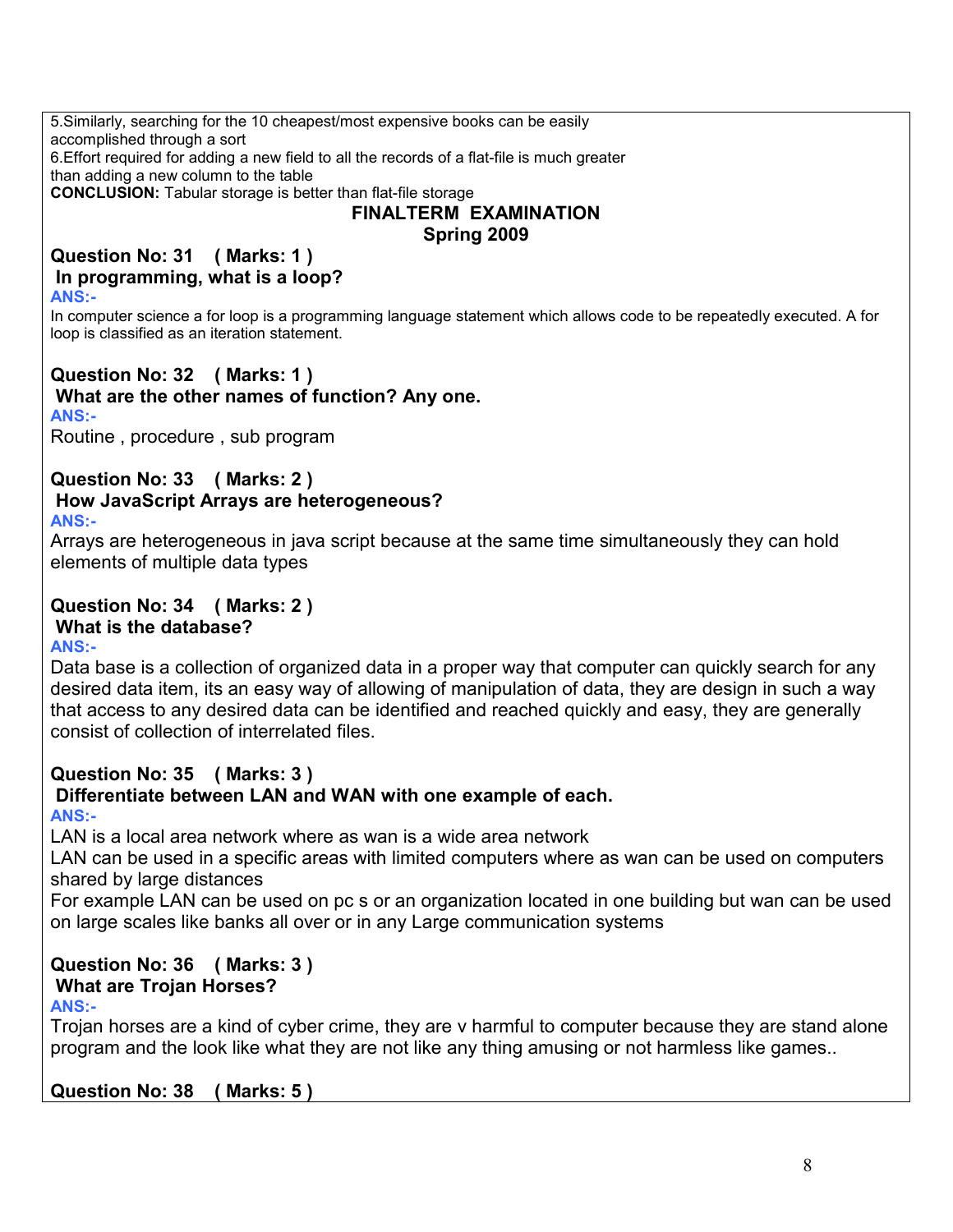**What are the important properties, methods and event handlers of image object? ANS:-**  The primary use of the image object is to download an image into the cache before it is needed to display , image object can be used to create different kinds of animations or to display one of several images based on the desired requirement , in java script image object can be used to display the required pre loaded image **Properties of image object is :- height, width, hspace, vspace, src, name border etc Methods :**none **Event handlers:** on aboart , onload, onerror etc **Question No: 40 ( Marks: 10 ) Write a note on : Coding guidelines Guidelines for developing short programs. ANS:- Coding guidelines** • Always use semicolons to end statements • Indent blocks of code (2 to 5 spaces) • Identifiers • Use the camel back scheme • Variables: nouns • Functions: verbs • Comment Liberally • Make them descriptive but concise  **Guidelines for developing short programs.** • Read and understand the problem • Do you have all the required data? • No: Get it • Else assume it. State it explicitly • Do the design **Question No: 41 ( Marks: 10 ) write a note on each of the following: a. Vector or Object-Oriented Graphics: b. Bit-Mapped or Raster Graphics:** 

**ANS:-** 

## **Vector or Object-Oriented Graphics:**

In Vector or object oriented graphic everything drawn is treated as object. objects retain their identity after they are drawn. These objects can later be moved, stretched, duplicated, deleted,etc. they are resolution independent and have relatively small file size. the examples are: swf, svg, wmf, ps brass ibrahim: Vector graphics is the use of geometrical primitives such as points, lines, curves, and shapes or polygon(s), which are all based on mathematical equations, to represent images in computer graphics.

brass ibrahim: The term "vector graphics" is mainly used today in the context of two-dimensional computer graphicsVirtually all modern 3D rendering is done using extensions of 2D vector graphics techniques .Virtually all modern 3D rendering is done using extensions of 2D vector graphics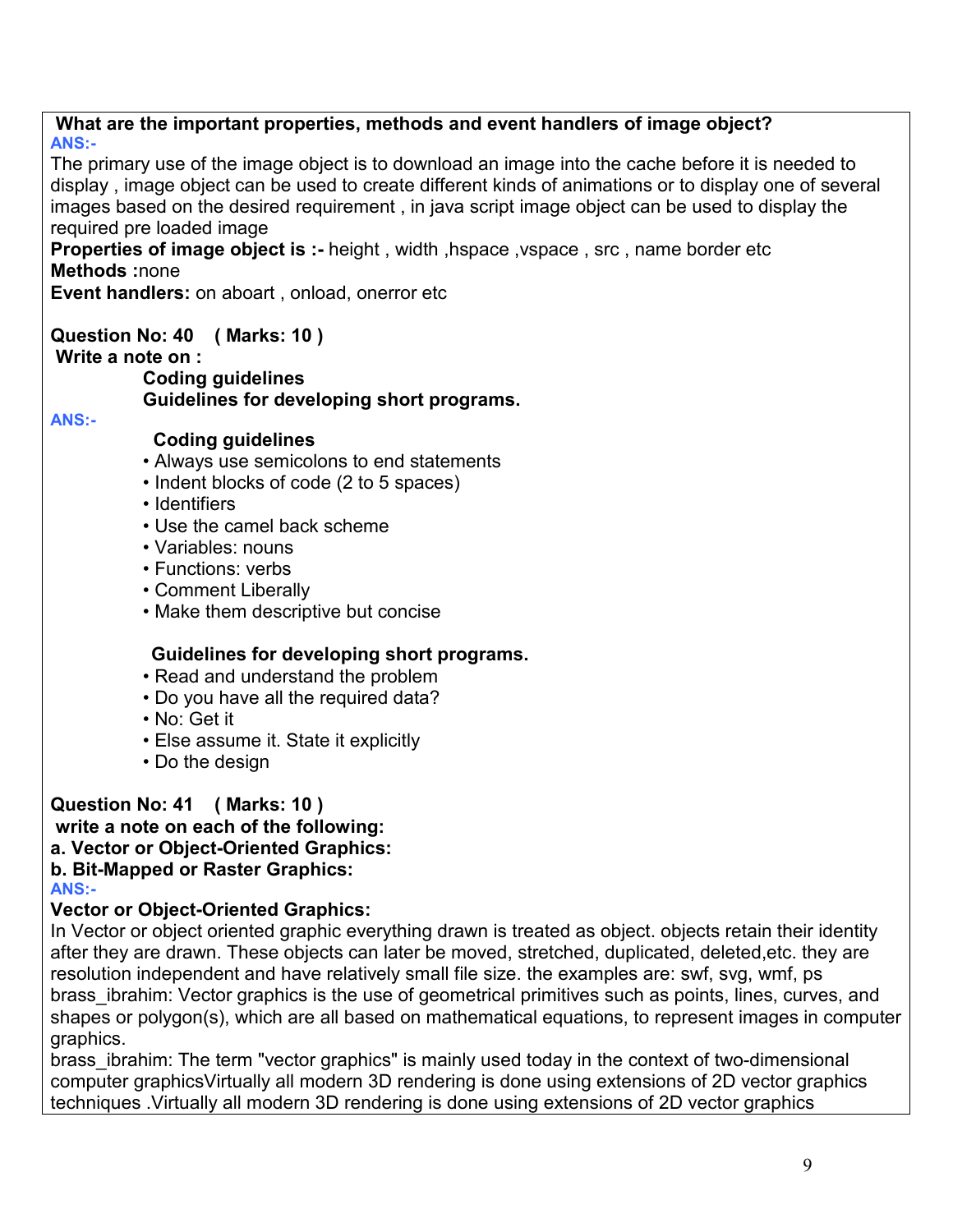techniques

**Bit-Mapped or Raster Graphics:**

Treats everything that is drawn as a bit-map If an object is drawn on top of another, it is difficult to move just one of them while leaving the other untouched Changing the resolution often requires considerable touch-up work Relatively large file size Examples: gif, jpg, bmp masood.tariq: Bit-Mapped or Raster Graphics: Treats everything that is drawn as a bit-map If an object is drawn on top of another, it is difficult to move just one of them while leaving the other untouched Changing the resolution often requires considerable touch-up work Relatively large file size Examples: gif, jpg, bmp

### **FINALTERM EXAMINATION Spring 2009 Final**

**Question No: 27 (Marks: 1) What BIOS stands for? ANS:-** 

Binary Input Output System

## **Question No: 28 ( Marks: 1 ) List down the Analytical Engine's components name (any two) ANS:-**

Google & Netscape, **Question No: 29 (Marks: 2)** 

# **Why uploading a web page is important? Describe in 2 – 3 lines.**

## **ANS:-**

By only uploading webpage we could place our information in order the other can reach up to ready what we load, upload means make available our data or information for the world web browsers

## **Question No: 30 ( Marks: 3 )**

**What is the difference between microprocessors and microcontrollers? Give one example of both. ANS:-** 

The microprocessor is electronic equipment which can perform several function and also processing of data and information present in a computer, while microcontroller can only perform one function for that its design

Example

Microprocessors Pentium 4

Microcontroller can be a switch in side the washing machine

## **Question No: 31 ( Marks: 5 )**

**Differentiate uni-Processor OS from Multi-Processor OS.**

**ANS:-** 

The Multiprocessors is when more than one processor is under operation it can be several or may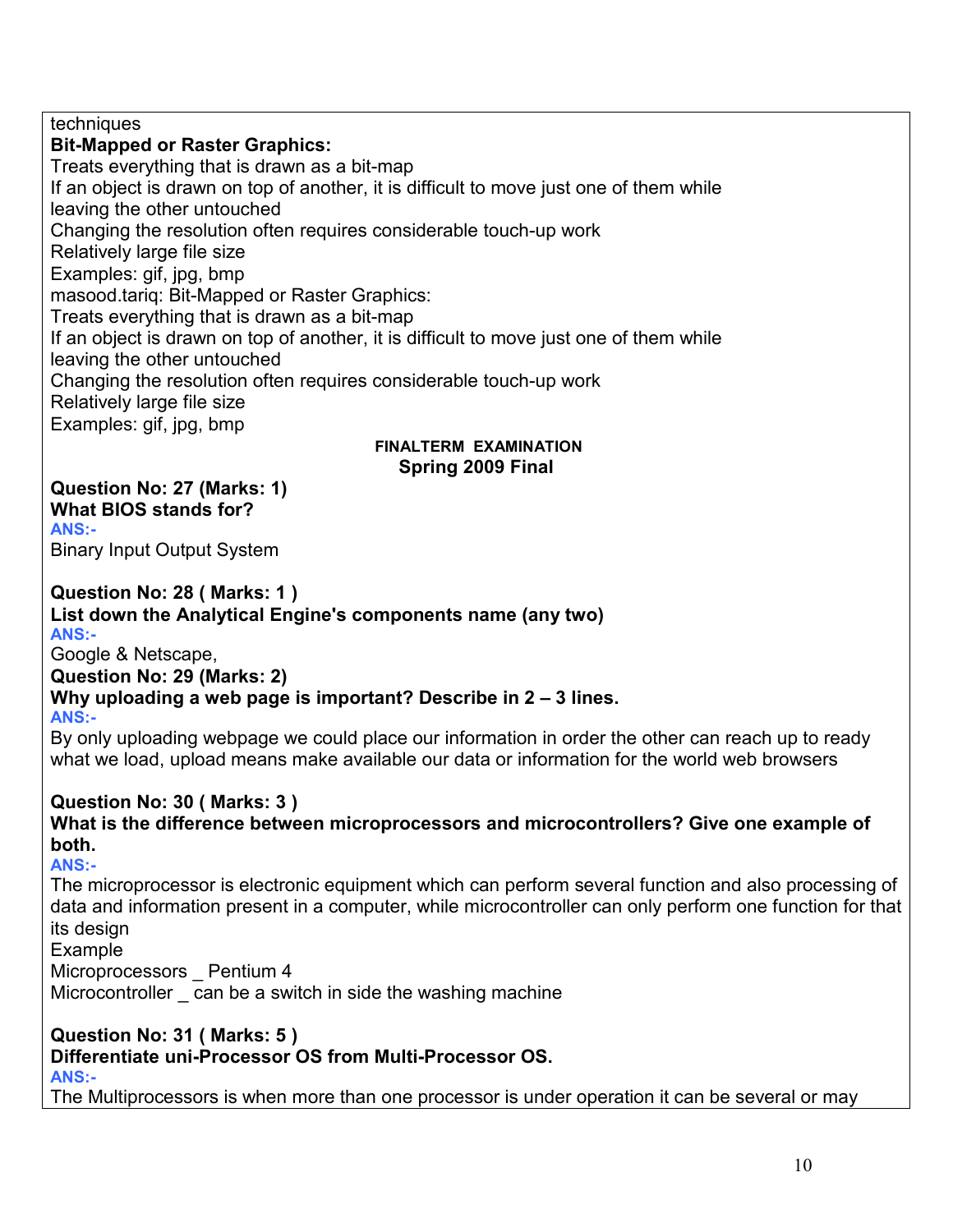hundreds of the kind to perform one great operation or calculation, while our PC is a kind of uniprocessor **Question No: 32 ( Marks: 5 ) Why do we call JavaScript an Object-based Language? ANS:-**  Java Script is a language by which we are writing our web-pages, this language is designed to work for web pages **FINALTERM EXAMINATION Spring 2009 Final Question No: 31 ( Marks: 1 ) What is heuristic? ANS:-** Common sense Lesson drawn from experience (Artificial) Intelligent Systems SW programs or SW/HW systems designed to perform complex tasks employing strategies that mimic some aspect of human thought or • a commonsense rule (or set of rules) intended to increase the probability of solving some problem • of or relating to or using a general formulation that serves to guide investigation **Question No: 32 ( Marks: 1 ) In programming, what is an object? ANS:-** A named collection of properties (data, state) & methods (instructions, behavior) **Question No: 33 ( Marks: 2 ) What is spreadsheet? List any two jobs that it can do. ANS:-** A spreadsheet is a grid that organizes data into columns and rows. Spreadsheets make it easy to display information, and people can insert formulas to work with the data. 1. Electronic replacement for ledgers Charts 2. financial-forecasting **Question No: 35 ( Marks: 3 ) Explain how many ways businesses monitor their employees?** 

**ANS:-**

• Systems are available that monitor almost every key stroke that an employee makes on a computer

• Systems are available that read and censor all incoming and outgoing eMail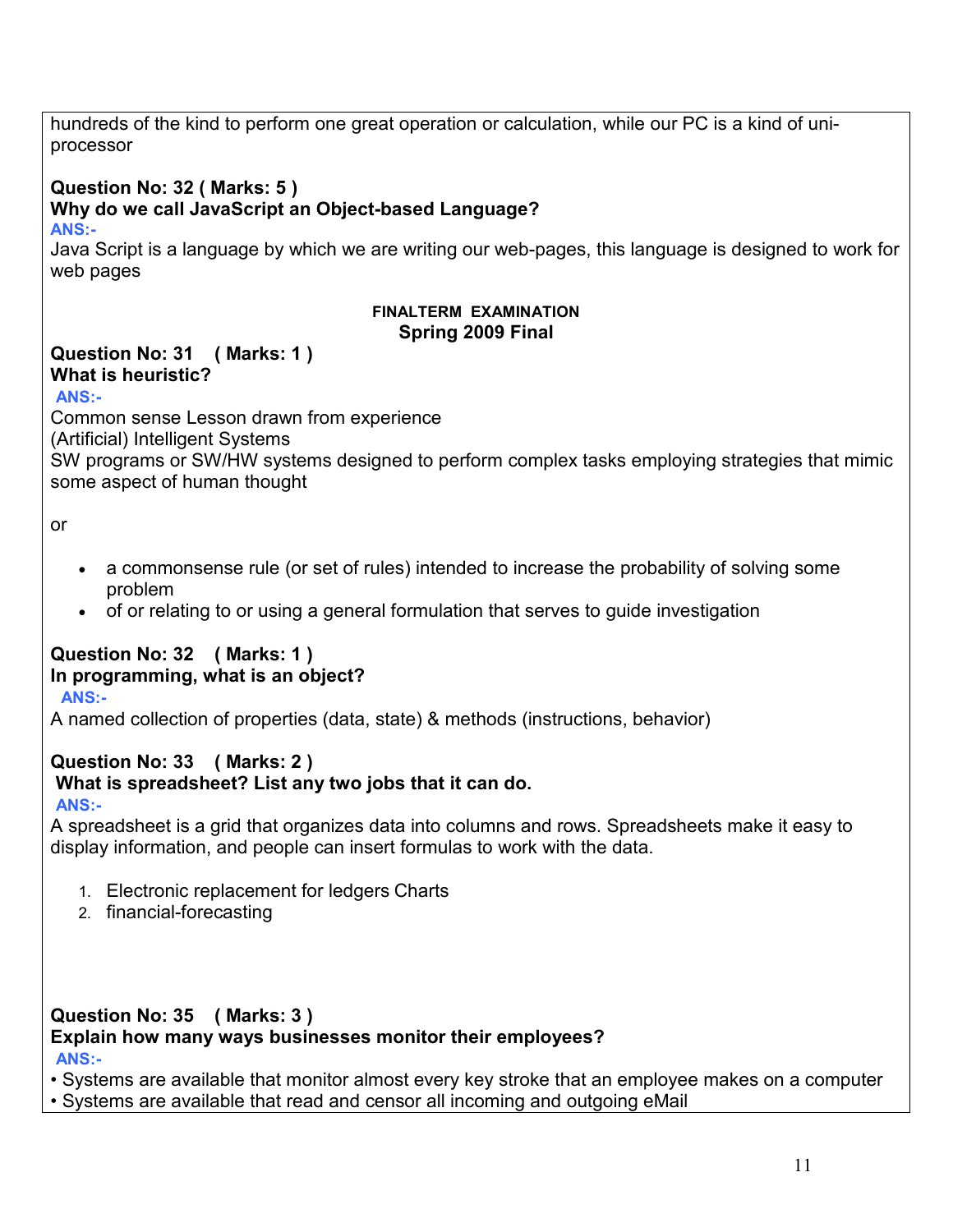• It is quite straight forward to monitor where you surf, and when **Question No: 36 ( Marks: 3 ) What is difference between Design and System Architecture? ANS:-** Only the higher level designs are called System Architecture and lower level designs can not be called system Architecture, and we can also say the every Architecture can be called design but every design can not be called Architecture. (For Reference Listen Lecture No.24) **Question No: 38 ( Marks: 5 ) How many ways are there to call a function in a program? Explain with example ANS:-** Functions do not run automatically. When the page loads, each function waits quietly until it is told to run **Calling a Function From an Event Handler** An event handler is a command which calls a function when an event happens, such as the user clicking a button. The command is written in the format onEvent, where Event is the name for a specific action. Here are some common examples: **Calling a Function From Another Function** function doSomething() { doSomethingElse(); // This line calls the next function } **Question No: 39 ( Marks: 5 )**  Elaborate the '+ ' operator and its constraints with the help of examples The "+" String Operator The "+" operator can be used to concatenate two strings title = "bhola" + "continental" The value of the variable title becomes "bholacontinental" **Question No: 40 ( Marks: 10 ) Write a JavaScript program having two functions sum and mean. ANS:-** The web page will ask the user to enter five values to be added. After taking input it will calculate the sum and mean of those values by calling sum and mean functions. **Question No: 41 ( Marks: 10 ) Define the following terms.** 

**ANS:-**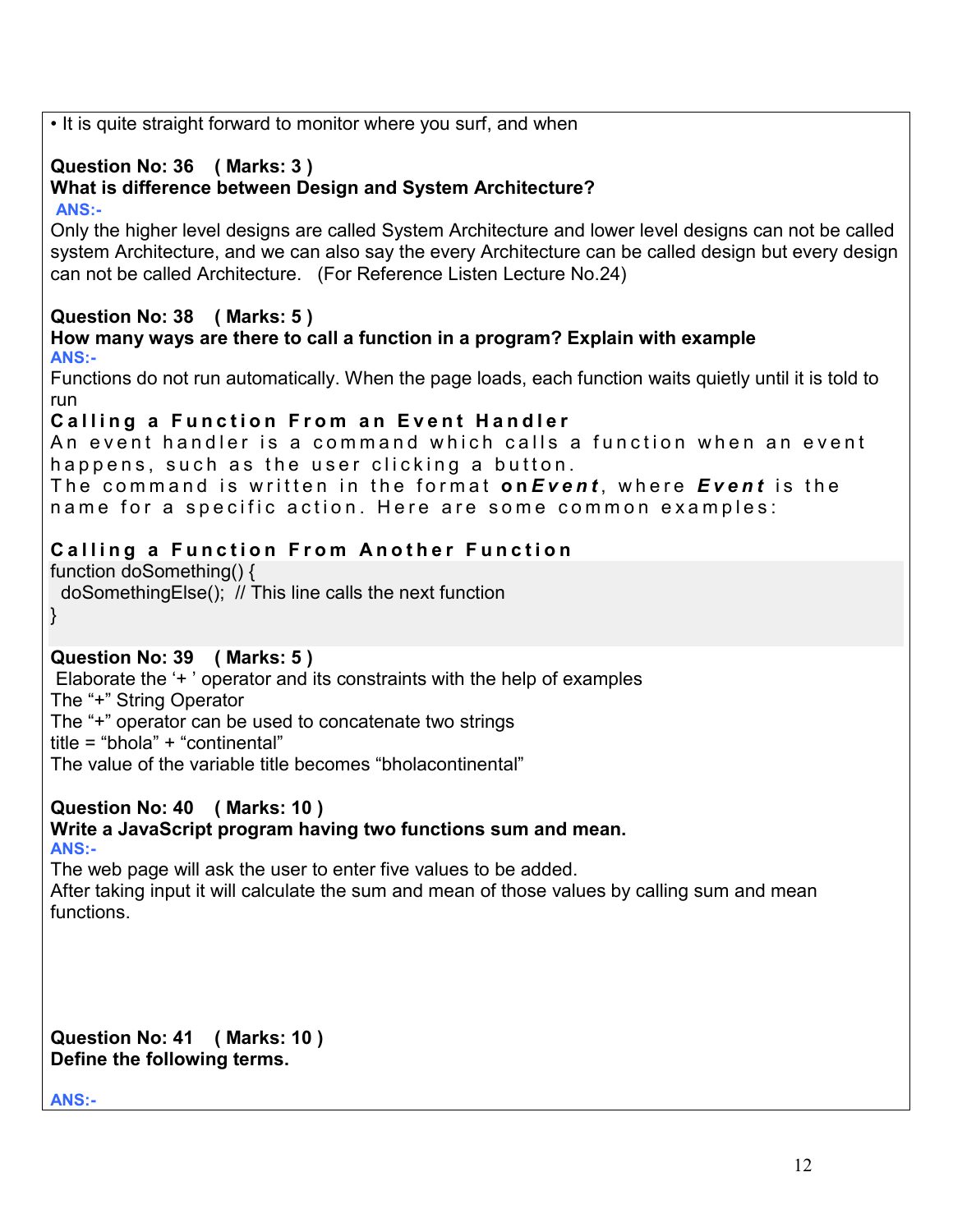## **Object**

A named collection of properties(data, state) & methods (instructions, behavior) **Event Handler** An event handler is a command which calls a function when an event

happens, such as the user clicking a button

## **Local Variable**

Declaring variables (using the var keyword) within a function, makes them local•They are available only within the function and hold no meaning outside of it

## **Scope of Variable**

Defining the space in which a variable is effective is known as

Defining the scope of a variable. A variable can be either local or global in scope **Array**

An indexed list of elements

### **FINALTERM EXAMINATION Fall 2009**

## **Question No: 32 ( Marks: 1 ) What does TCP/IP stand for?**

**ANS:-**

**TCP** stand for Transmission Control Protocol **IP** stands for Internet Protocol

**Question No: 34 ( Marks: 2 ) What is the use of** *Default* **keyword in switch structure?**

**Question No: 36 ( Marks: 3 ) Where "While" loop is more preferable than "For" loop and vice versa? , explain with the help of example.**

**Question No: 37 ( Marks: 3 ) What do you mean by FTP or File Transfer Protocol? ANS:-**

This protocol is used to upload and download the files on remote computers.

**Question No: 41 ( Marks: 10 )**

 **Develop a web page that displays six thumbnail images. A main image should change to a larger version of the thumbnail as soon as the mouse moves over a thumbnail image. Write**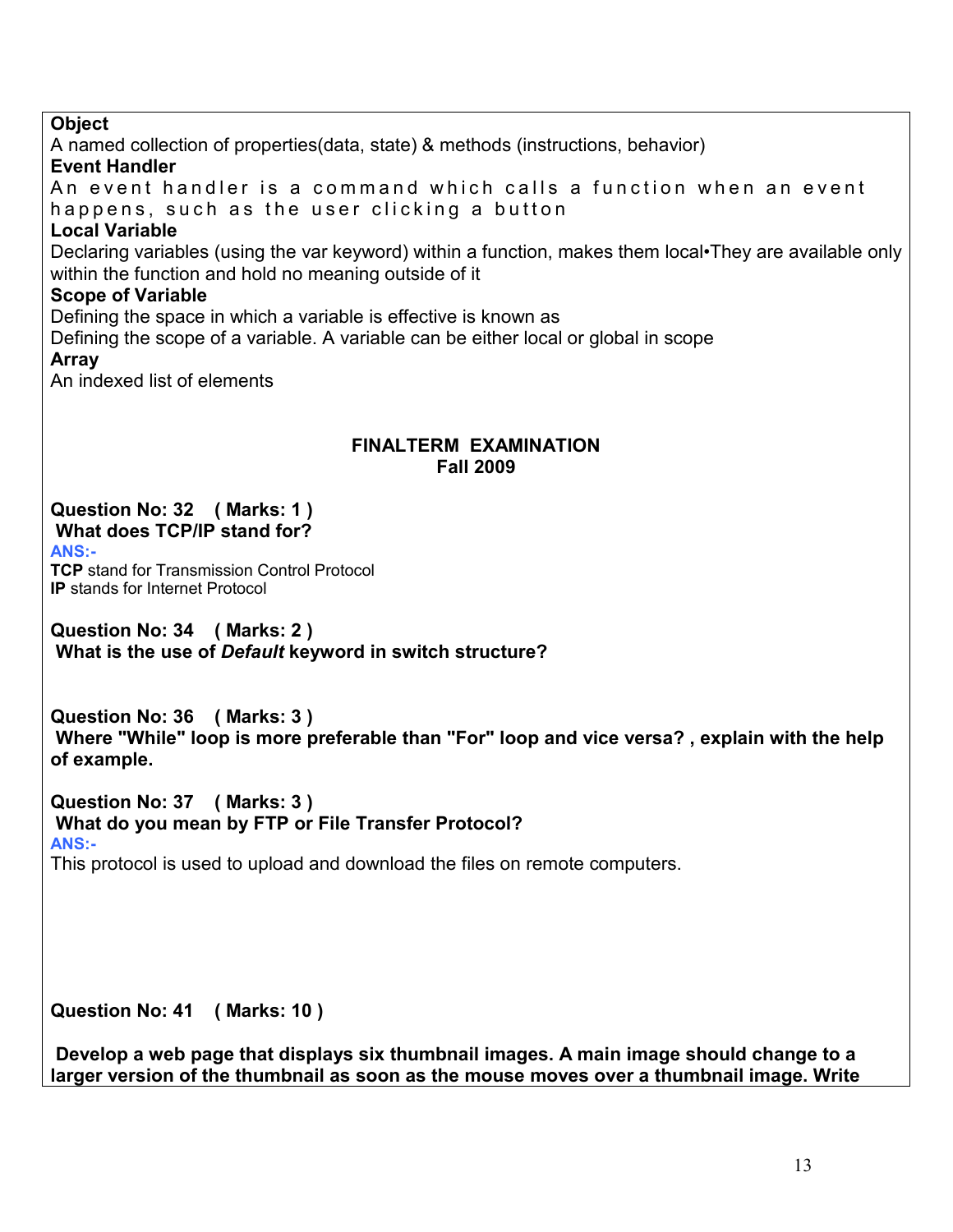**complete HTML and JavaScript code.**

## **FINALTERM EXAMINATION Fall 2009**

**Question No: 32 ( Marks: 1 ) Name any software which can be used to make a presentation.**

**Question No: 38 ( Marks: 5 )**

**In which situation, we use i- switch construct ii- multiple If-else construct**

**Question No: 39 ( Marks: 5 ) What are the responsibilities and profile of a Team Lead?** 

## **ANS:-**

## **Team Lead**

- **Responsibilities:**
- Planning and tracking of the project
- Detailed design
- Professional development of team members
- In case of small teams, development activities
- **Profile:**
- 5+ years of development experience
- Excellent interpersonal skills
- Good planning skills
- Good design skills

## **Question No: 40 ( Marks: 10 ) Give any five well-known design heuristics for architectural design. ANS:-**

Given many parts of a system to be designed/built, do the hard part 1<sup>st.</sup>

All the serious mistakes are made on the very first day.

Simplify, simplify, simplify! Probably the most useful heuristics for increasing reliability while decreasing cost & time-to-build.

## **FINALTERM EXAMINATION Fall 2009**

**Question No: 31 ( Marks: 1 ) What does NIC stand for? ANS:-** Network Interface Cards.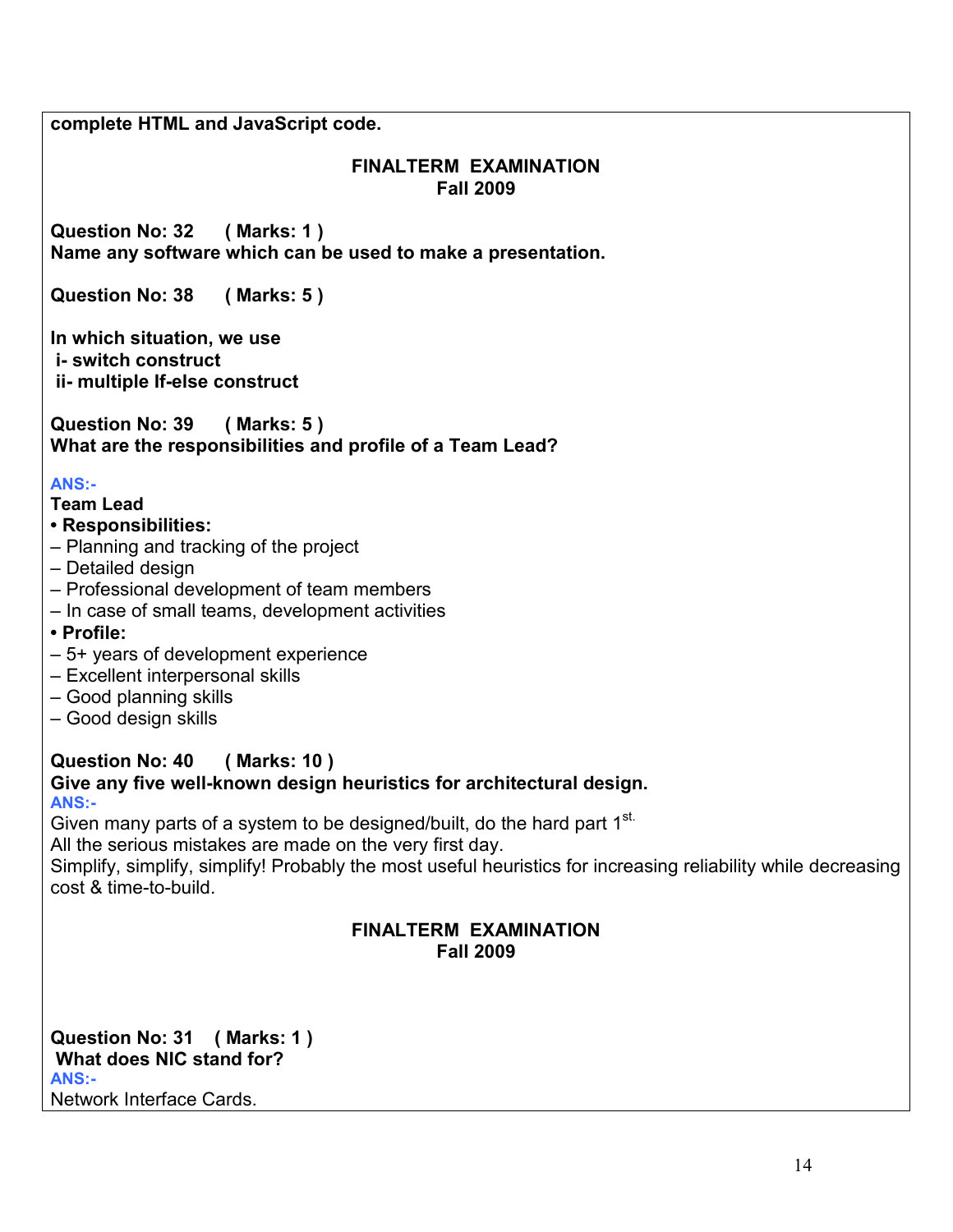**Question No: 32 ( Marks: 1 ) Why there is a need to use primary key in database ? ANS:-** Primary Key is a field that uniquely identifies each record stored in a table. **Question No: 37 ( Marks: 3 ) Write JavaScript code to convert the number 236.2363611111556 into currency format and JavaScript statement to show output. Question No: 39 ( Marks: 5 ) Write a short note on: a. Good programming methodology? b. Correct program ANS:- Good programming methodology**  A methodology that enables the lowest-cost and on-schedule development of programs that are correct, easy to maintain & enhance. **Correct program**  A program with correct syntax & semantics. **FINALTERM EXAMINATION Fall 2009 Question No: 32 ( Marks: 1 ) What kind of information can be stored in a database? ANS:-** It can store numbers, Booleans, sound, video, images etc. **Question No: 33 ( Marks: 2 ) Define the key weakness of the web? ANS:-** Initially web was designed only for humans to read not for computers to understand it. **Question No: 34 ( Marks: 2 ) How many iterations would this 'for' loop run for?** for  $(x = 50; x < 0; x = x - 1)$ document.write ( x ) ; } Answer: 50 iterations **Question No: 35 ( Marks: 3 )**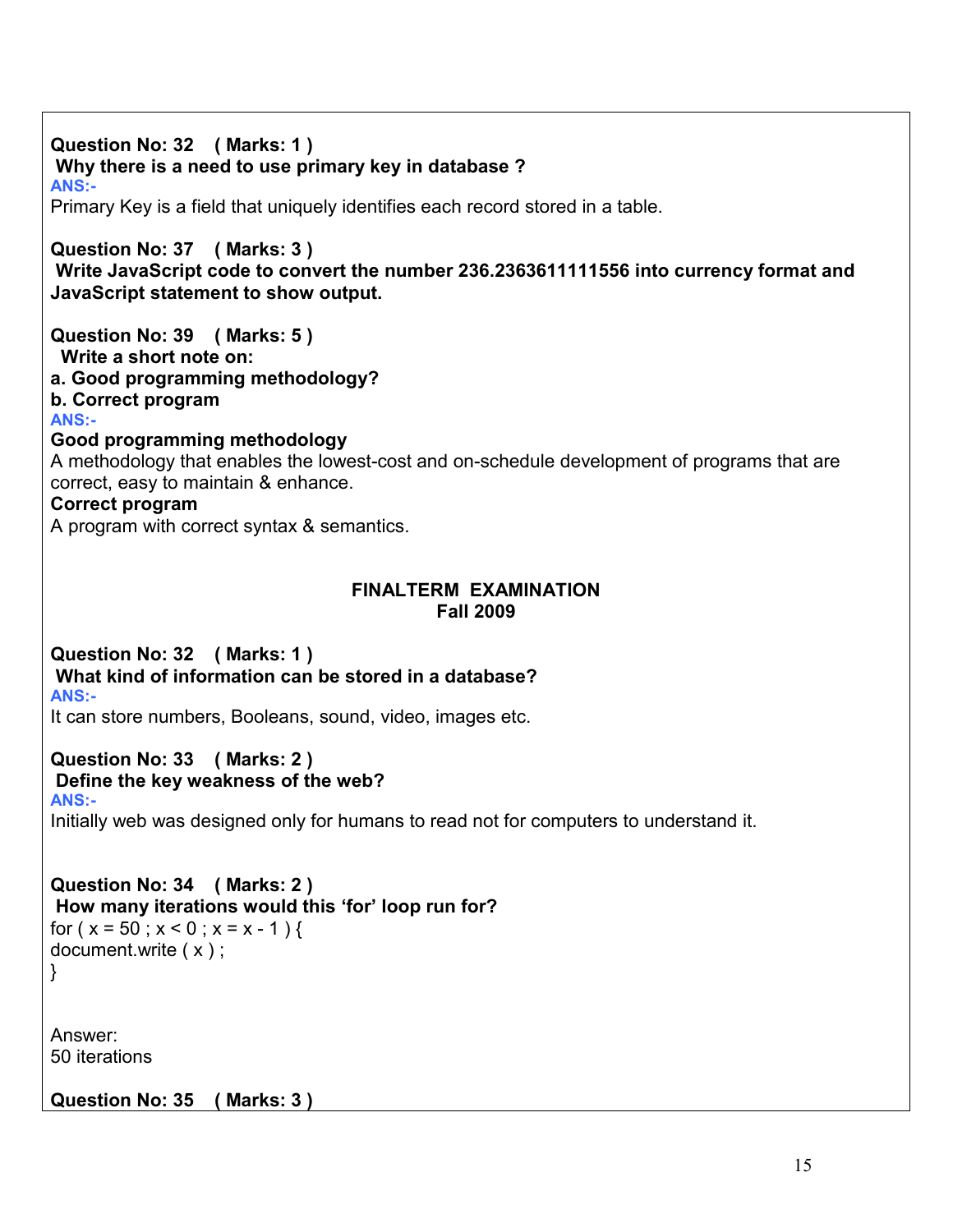# **How can we define a Pixel?**

**ANS:-**

It is the smallest element of image which is spread with regular array on display and each element consist of particular color.

## **Question No: 36 ( Marks: 3 ) Write JavaScript code to convert the number 236.2363611111556 into currency format and JavaScript statement to show output.**

**Question No: 37 ( Marks: 3 )**

 **Write code in JavaScript to display the odd numbers between 20 to 100 using FOR statement. Note:** No need to write whole HTML program. Just JavaScript code of require part is require.

#### **Question No: 38 ( Marks: 5 ) How marketing strategies are changed with the progress in computing? How new marketing strategies are implemented? ANS:-**

Marketing Strategy Changes with the new requirements of the modern era and the applications of the business. The web has changed marketing strategy from a mass focus to single person focus. We collected data and analyze accordingly to find out the behavior of the market and end users. In new marketing more advertising is being done through email and web and get feedback.

# **Question No: 39 ( Marks: 5 )**

<script>

# Number = new  $Array(5)$ ;

var abc=4;

for(var i=1; i<=5 ; i=i+1)

{ Number[i]= abc\*i;

#### } Number.reverse();

for(j=0;j<5;j=j+1)

```
{
document.write(" "+Number[j]+"<BR>");
```
} </script>

# **A) What should be output of above code?**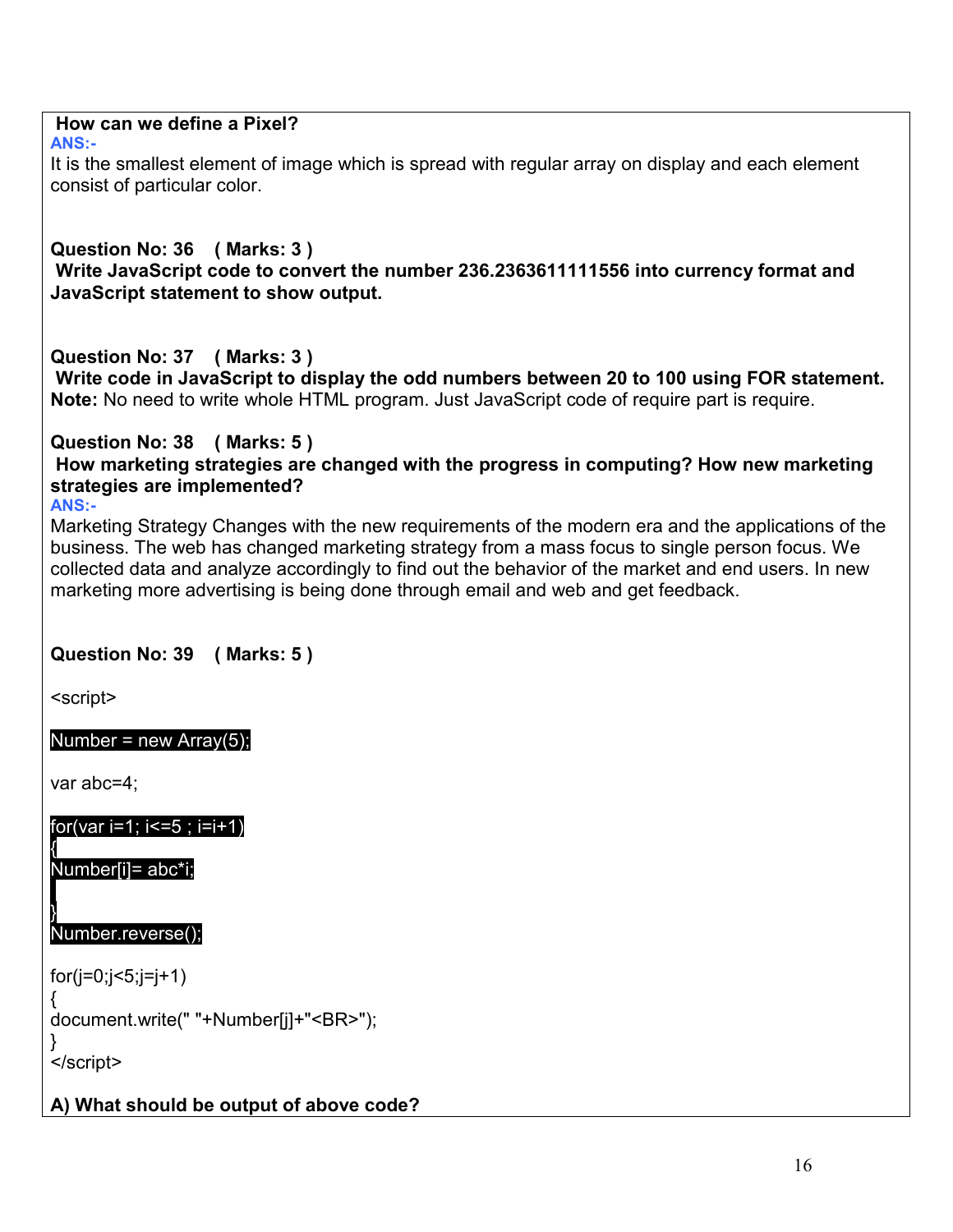**B) Explain the highlighted lines of code?**

**Question No: 40 ( Marks: 10 ) Write a brief note on each of the following.**

- v **FTP**
- v **Telnet**
- v **Instant messaging**
- v **VoIP**

**ANS:-**

**FTP: File Transfer Protocol:** This protocol is used to upload and download the files on remote computers.

**Telnet:** FTP allows file operations only while Telnet can log on to a computer of other users through TCP/IP network and use like a local user, it help in testing of remote web server.

**Instant Messaging:** This is the service of messaging provided on the internet like MSN messenger, Yahoo messenger, through which we interact people randomly whenever required.

**VoIP:** Voice over IP, It is used to transmit the voice from one IP to another IP, In which voice is first broken down and then transmitted over a network.

# **Question No: 41 ( Marks: 10 )**

## **What are Commonsense Guidelines to avoid viruses? Discuss about Antivirus as well. ANS:-**

Commonsense Guidelines to avoid viruses are as follows:

- 1. Do not open attachment of unwanted emails.
	- 2. Don't used copied/pirated Softwares
	- 3. Regularly place data somewhere as backup
	- 4. Use Registered and Trusted Softwares only.
	- 5. Install Antivirous in the system
	- 6. Update your Windows and softwares with the passage of time.
	- 7. Scan before using any external device with your system as USB Device.

# **Antivirus:**

This is the software design for preventing your system from harmful effects and maintain the speed of computer. These softwares are available on the CD's and DVD's. These softwares continuously monitor the systems and aware when any harmful virus is detected and asked for the further operations. Some automatically remove the viruses from the system.

## **FINALTERM EXAMINATION** Fall 2009

**Question No: 32 (Marks: 1) What are Local or Function-level Variables?**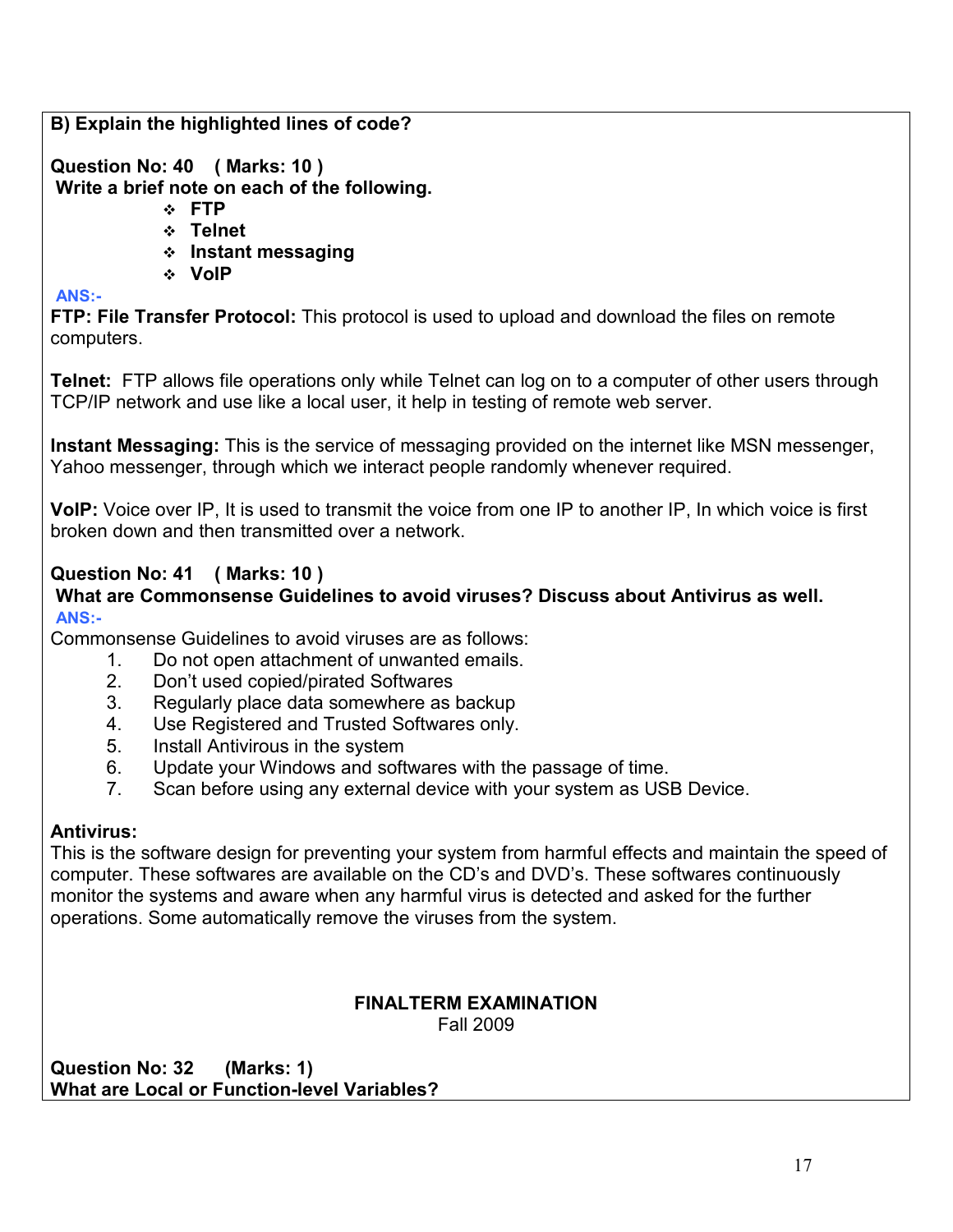## **ANS:-**

Declaring variables (using the var keyword) within a function, makes them *local.*  They are available only within the function and hold no meaning outside of it.

# **Question No: 34 (Marks: 2)**

# **What is the Data Normalization? Also define its goal.**

## **ANS:-**

Data normalization is to sort out complex data into simple form. It uses to simplify the complex information to make it more user-friendly.

### **Question No: 36 (Marks: 3) Differentiate Local and Global Variables.**

## **ANS:-**

Local variables are the variables have limited scope while global have bigger scope Local variables are not accessed by others while global is accessible to every one Local variable used by single user while global variable can be used by different users at time from all around.

## **Question No: 38 (Marks: 5) How DoS attack is a cyber crime? For what cyber crime can be used? ANS:-**

DoS stands for Decline of Service and it is a cyber crime as it jams and in some cases shut down the targeted computer by sending too much unnecessary data packets to it which ultimately exceeds the normal processing eventually results the computer or server to stuck and unable to provide services to others. It can be used to destroy the fame and diminishing of no of users requesting information and services from that particular server or computer.

## **FINALTERM EXAMINATION Fall 2009**

#### **Question No: 31 ( Marks: 1 ) SMTP stands for what? ANS:-**

Simple Mail Transfer Protocol

### **Question No: 33 ( Marks: 2 ) In which situation we should use Inline Event Handling? ANS:-**

Event handler are placed in the BODY portion of a web page as attributes of HTML tags The event handler attributes consist of 3 parts

- a) The equal sign
- b) The identifier of event handler
- c) A string consisting of java script statements enclosed in double or single string

Multiple JavaScript statements can be placed in that string, but all have to fit in a single line. No new line characters with in line event handling

Inline event handler can be used normally in a condition when we want to execute the eventd direclty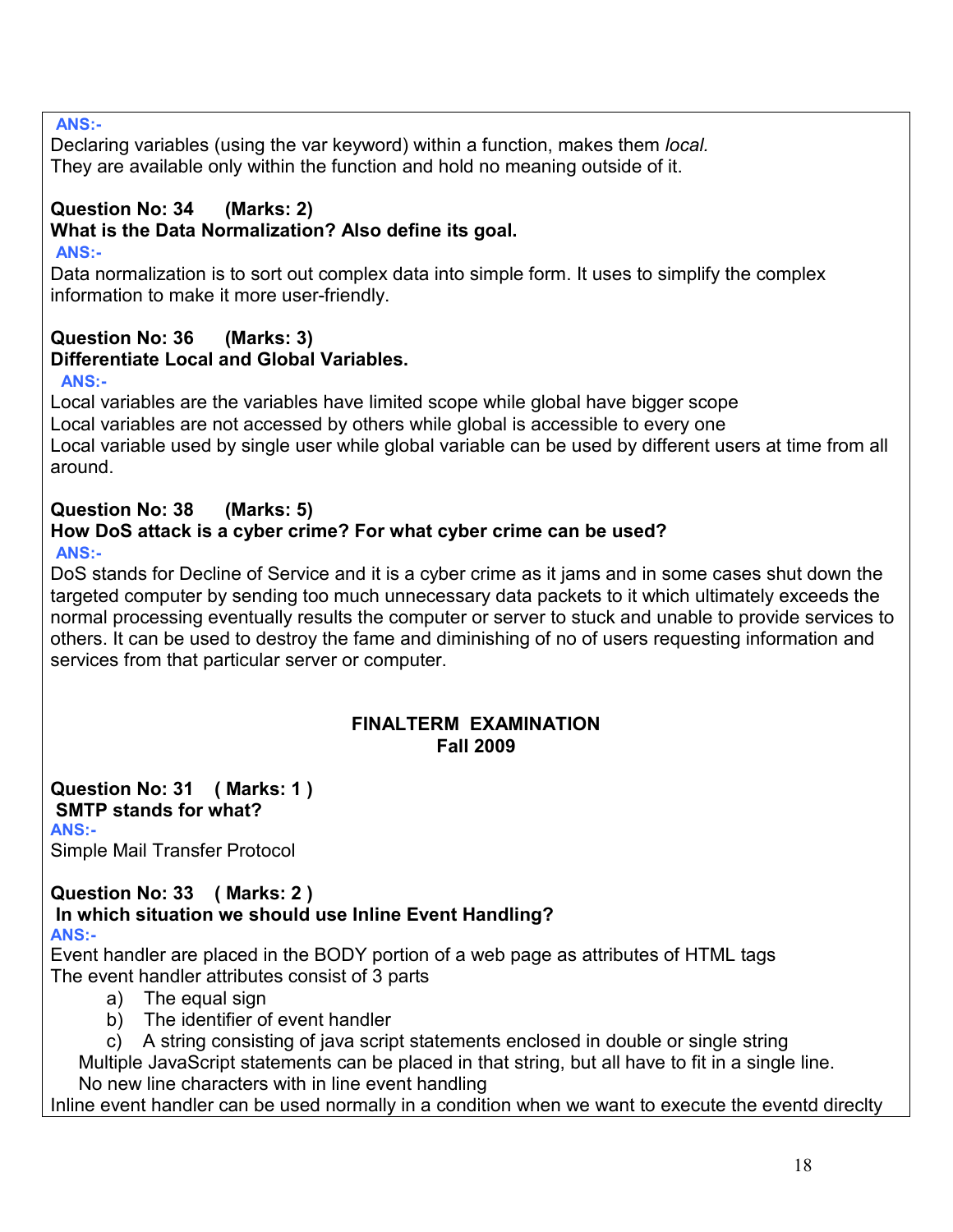and quickly in the same line of code.

# **Question No: 39 ( Marks: 5 )**

 **What is animated gif? How can we use it? If we animate images in JavaScript then is it better? ANS:-**

 It is bit mape image format introduced in 1987by compuserve.It support up to 8 bits per pixel.It also support animation And allow a separate palette of 256 colors for each frame.

 **Uses:** We can use it in web site they are suitable for sharp edged line art with limited number of colors. They are good for small animation and low resolution clips.

The size is small and on web site they can uploaded and downloaded easily

## **Question No: 40 ( Marks: 10 )**

## **What is the problem with Relational Database and what solution you can suggest for it? ANS:-**

when we use to store object oriented data into a Relational database it need to be translated in form which is suitable for the relational database.

Again when we need to read RDBMs the Data need again back to be translated into object oriented form to read.

This two process delay associated processing and time spent in writing and maintaining the translation codes are the key disadvantage with Relational Database .

## **Solution**:

Object oriented database Object Relational database

 The data should be divided and save in multiple table and tabular form ,so that open ,searching .sorting ,editing and saving of data can be performed quickly. With tabular form one can sort w.r

# **Question No: 41 ( Marks: 10 )**

### **How can we neutralize DoS attack? Can we track the attacker? ANS:-**

Denial of service attempt to make a computer resource unavailable to its Intended user . Easiest way to survive an attack is to have planned for the attack.

Good contact with ISP and some security providers and CERT are essential also having a separate emergency block of IP address for Critical servers with a separate rout can be effective.

We should use genuine operating system can also be helpful.

By using an extremely stateful packet filter that will inexpensively drop any unwanted packet serviving DoS attack Becomes much Easier.

We can also use Fierwalls Using Antivirus softwear Using private net work Using encryption Network Sniffer Intrusion detector By using all these techniques we can neutralize DoS Attack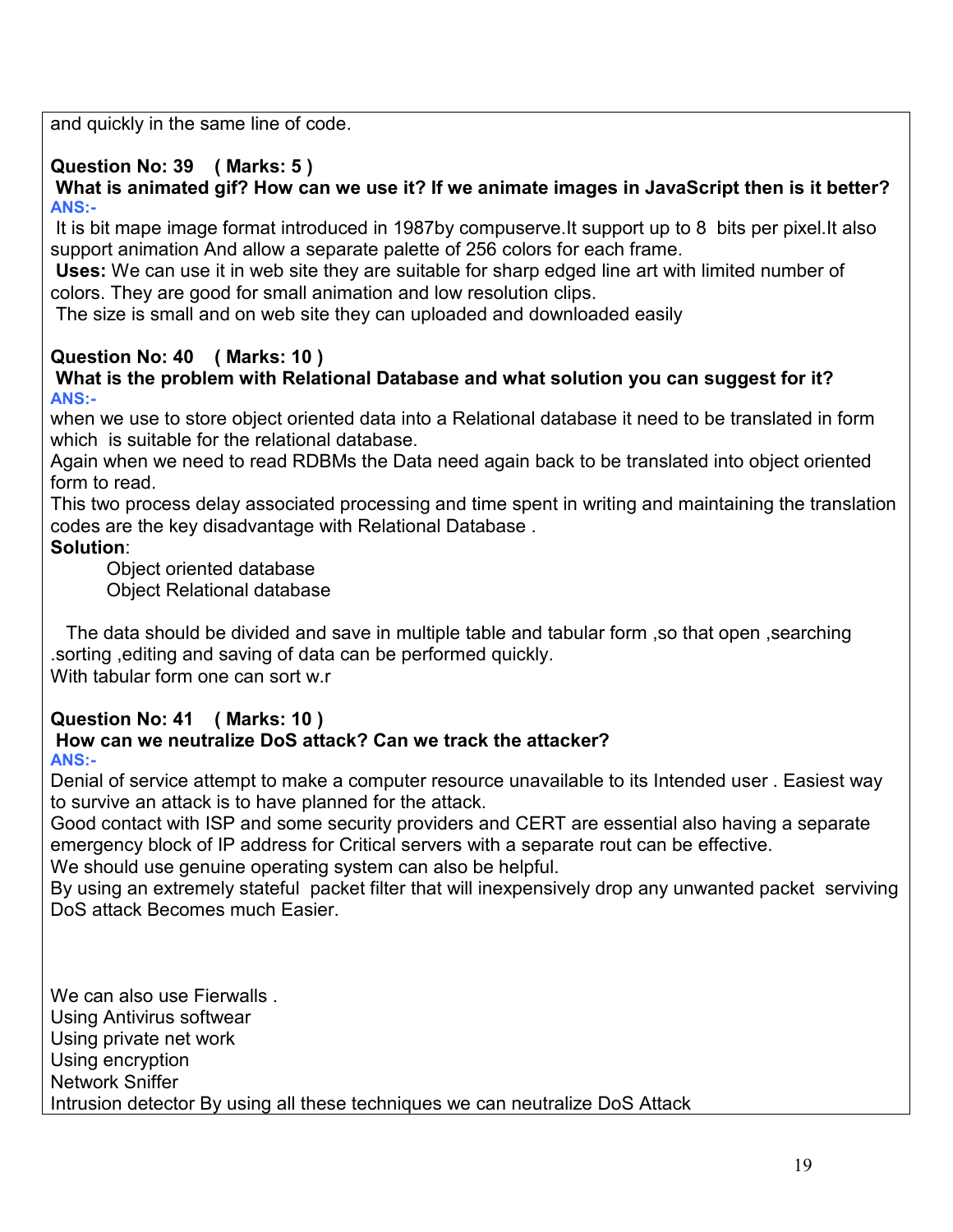Investigative process should begin immediately after the DoS Attack begins.By using IP address we can Track Attacker. **FINALTERM EXAMINATION Fall 2009 Question No: 31 ( Marks: 1 ) What is bandwidth? ANS:-** Bandwidth is a capacity of communication channel of carrying data. **Question No: 32 ( Marks: 1 ) What is "My Personal Agent"? ANS:-** A computer programe that work automatically and have voice interface **Question No: 33 ( Marks: 2 ) For what purposes FTP is used in networks ? ANS:-** To download or upload files / data to a remote computer **Question No: 34 ( Marks: 2 ) How can you define a readable program? ANS:-** A program that is easy to read & understand also easy to maintain and enhance. **Question No: 36 ( Marks: 3 ) How can you define a consistent web design? Why is it needed? ANS:-** A consistent web design is Easy understandable, not with heavy graphics, easy navigation. It is needed because most of the website views leave the site because of poor navigation and not easy to understand, text and design is not clear etc. **Question No: 38 ( Marks: 5 ) What are the advantages of multimedia presentations? Write any five. ANS:-** Multimedia presentation is a great tool for effective communication: **Advantages:** 1. Easy to make last minute change 2. More attractive 3. Can include animation, videos etc. 4. Better presentation easy to understandable for participants comparing to manual presentation. 5. Undo feature **Question No: 39 ( Marks: 5 )**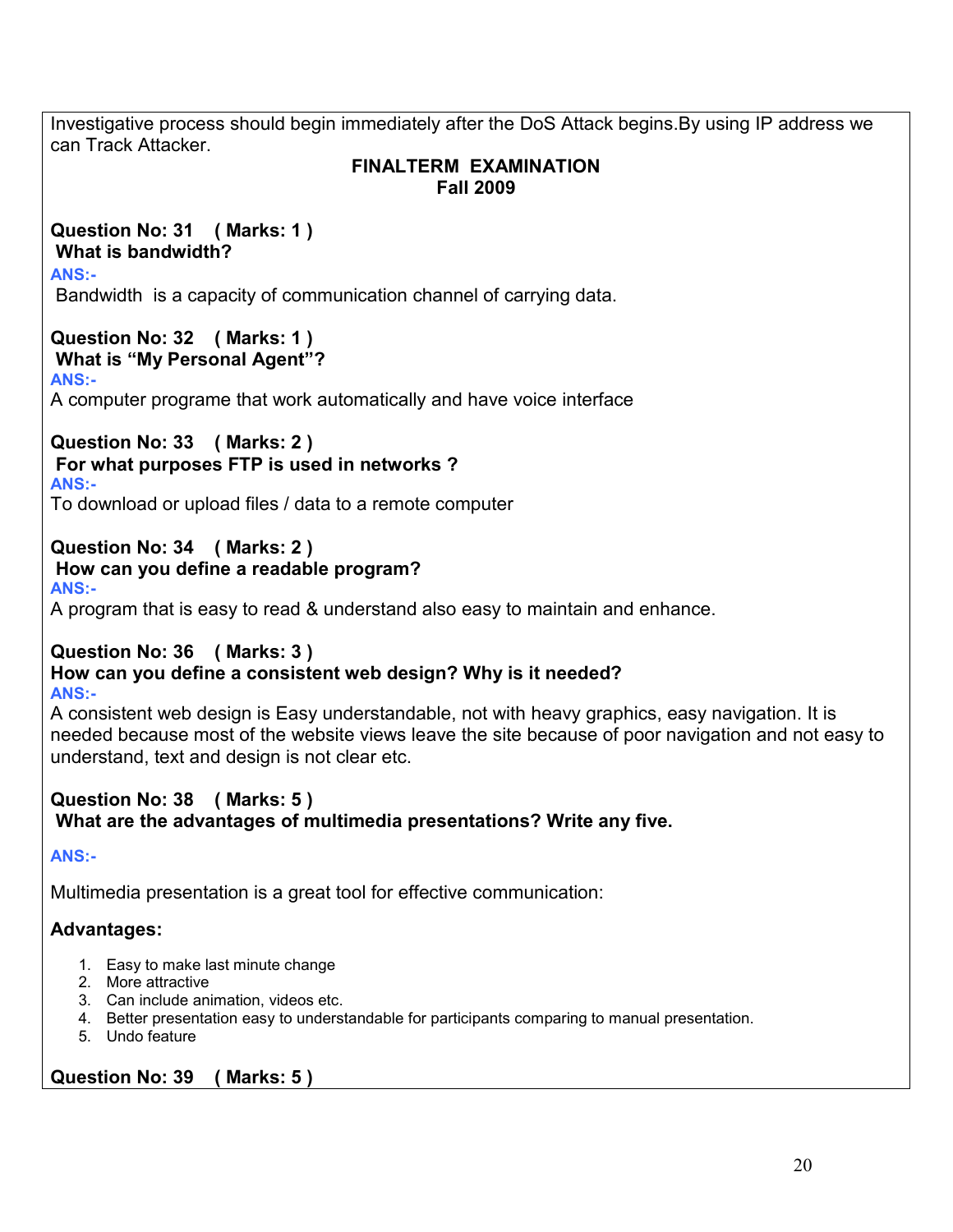# **Can a human doctor be replaced by an Expert System? Give reasons to support your answer.**

## **ANS:-**

Expert System is a computer system which simulates the knowledge and expertise of a human expert. Yes, a human doctor can be replaced by an Expert System. Following are the reasons to support my

- 1. A large database of knowledge can be added to and kept up to date, it can store more knowledge than a person.
- 2. The Expert System cannot FORGET or get facts wrong.
- 3. It survives forever. There is no loss of knowledge as there is when a doctor retires.
- 4. The Expert System can access specialist knowledge that a doctor may not have.

## **Question No: 40 ( Marks: 10 ) Explain the following issues of Data Management? (3+4+3)**

- **1. Data entry**
- **2. Data updates**
- **3. Data security**

## **ANS:-**

## **DATA ENTRY:**

There is new data entered every day. New customers are added every day. Some of the data entry requires the manual entry into computer system New data entry needs to be entered correctly

## **DATA UPDATES:**

Old titles must be removed regularly Data changes every time Prices change Transportation / shipping cost changes Customer personal data changes Schemes changing, new offers Every new entry needs to be entered correctly

## **DATA SECURITY:**

All data in the system is very critical to its operation, the security of the customer's personal data is most important. Most of the hackers are always trying for that type of information specially Credit Card Numbers.

This problem can be managed by using proper security arrangements and mechanisms that provides access to only authorized entities. System Security can be improved through, encryption, firewalls and updated Antivirus Softwares

**Question No: 41 ( Marks: 10 ) Write a note on the followings**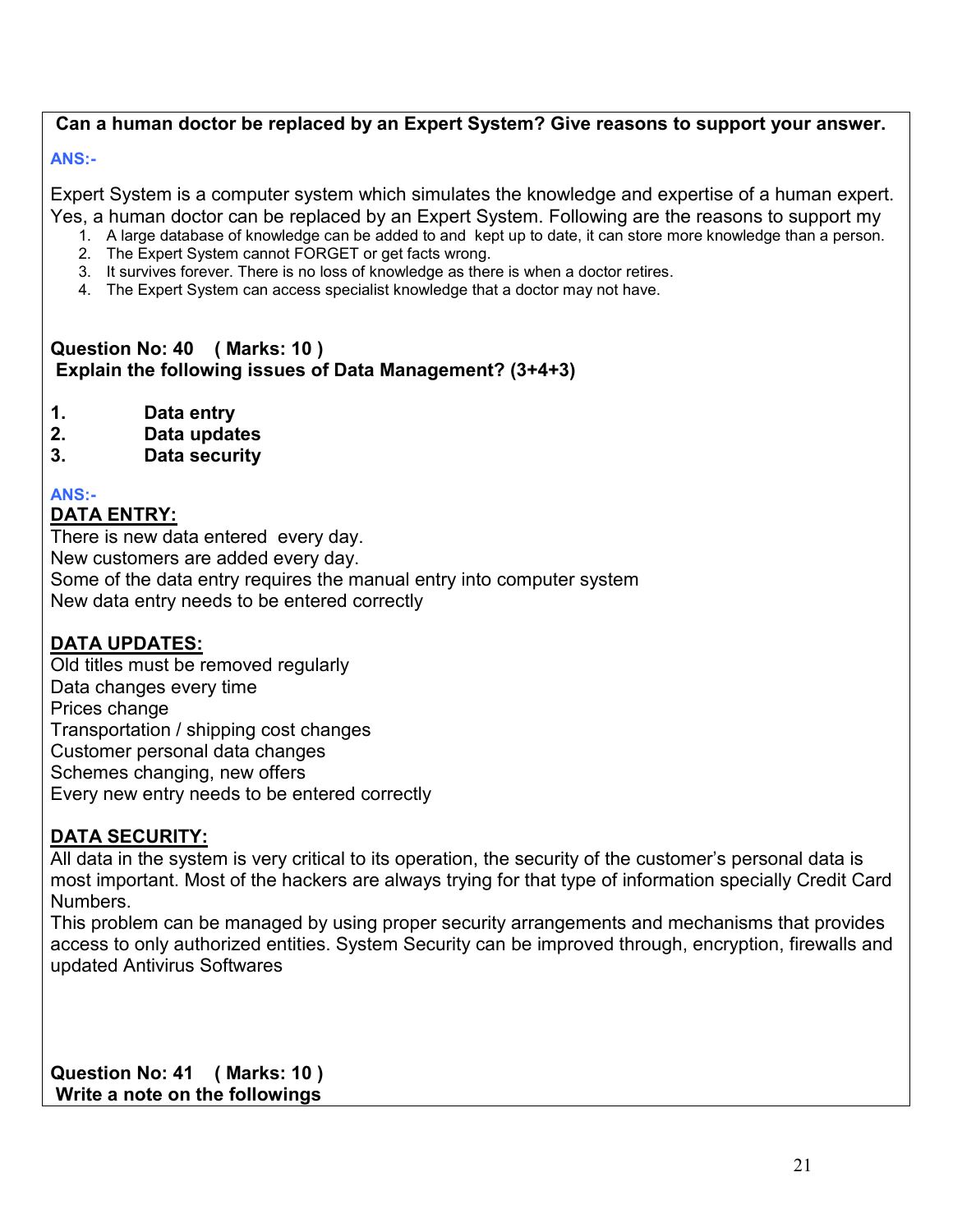#### **a. Image Preloading process b. Animated Gifs**

# IMAGE PRELOADING PROCESS:

The primary use of image preloading process is to download the image into the cache before it is actually needed to display.

# **PROCESS:**

1. An example of the image object is shaped using the NEW keyword

2. The src property of this instance is set equal to the filename of the image to be pre-loaded

3. This step starts the down-loading of the image into the cache without actually displaying

4. When a pre-loaded image is required to be displayed, the src property of the displayed image is set to the src property of pre fetched image

# **ANIMATE GIFS:**

We can save 16 gif images of the previous example in a single file in the form of an animated gif, and then used it in a regular <IMG> tag to display a moving image. However, JavaScript provide better control over the sequencing and the gap between the individual images.

## **FINALTERM EXAMINATION Fall 2009**

**Question No: 31 ( Marks: 1 )** 

 **What is the out put of the following JavaScript code ?** 

 **name="Ali Akbar";** 

 **document.write(name.charAt(4)) ;** 

**ANS:-** A

**Question No: 32 ( Marks: 1 )** 

 **What does WAN stand for?**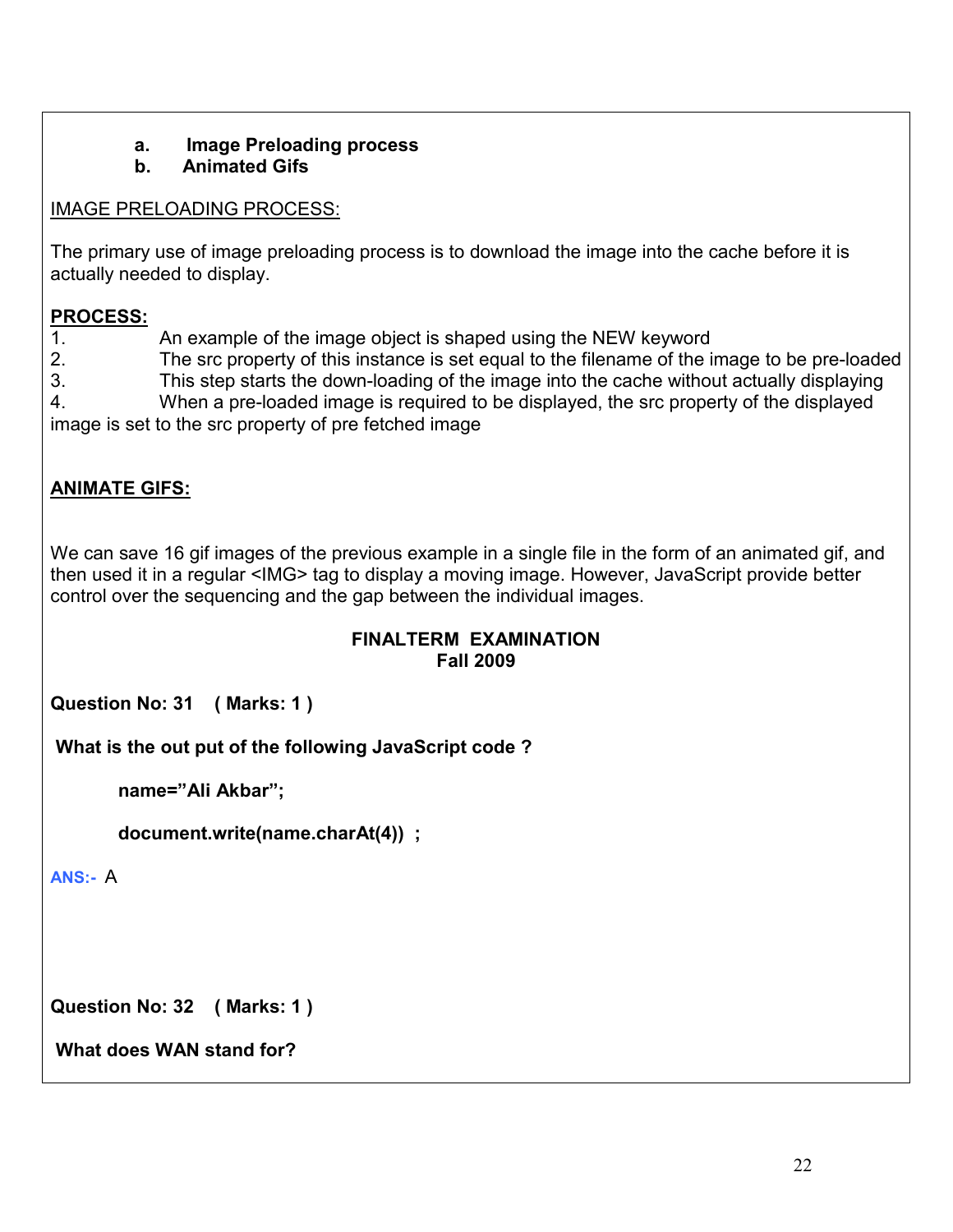## **ANS:-**

Wide Area Network – A network in which computers are separated by great distances typically across cities or even continents.

**Question No: 33 ( Marks: 2 )** 

 **Why hub is used in networks?** 

**ANS:-**

The network traffic controller – components of convential computer networks. Hub is used to connect the different computers in the network i.e. to the server.

 **Question No: 34 ( Marks: 2 )** 

 **What is output of the following JavaScript code ?** 

 **Str="Virtual University of Pakistan";** 

 **document.write(str.substring(5,str.length)) ;** 

**Question No: 37 ( Marks: 3 )** 

 **Elaborate Vector or Object oriented graphics with atleast one example.** 

**ANS:-**

Treats everything that is drawn an object. Objects retain their identity after their drawn. These objects can later be easily moved stretched duplicated deleted etc are resolution independent relatively small size. e. g. swf, wmf,

**Question No: 39 ( Marks: 5 )** 

 **Why should we, as computing professionals, be interested in studying the social implications of our creations?** 

**ANS:-**

This is imp. Because of keeping the track of money wise while implementation actually and see the results. This fits with the organization or no. to check there is any side effects morally or no. we have to be very careful while creation of any system., error free, data loose recovery. Etc.

**Question No: 40 ( Marks: 10 )** 

 **Write responsibilities of the followings**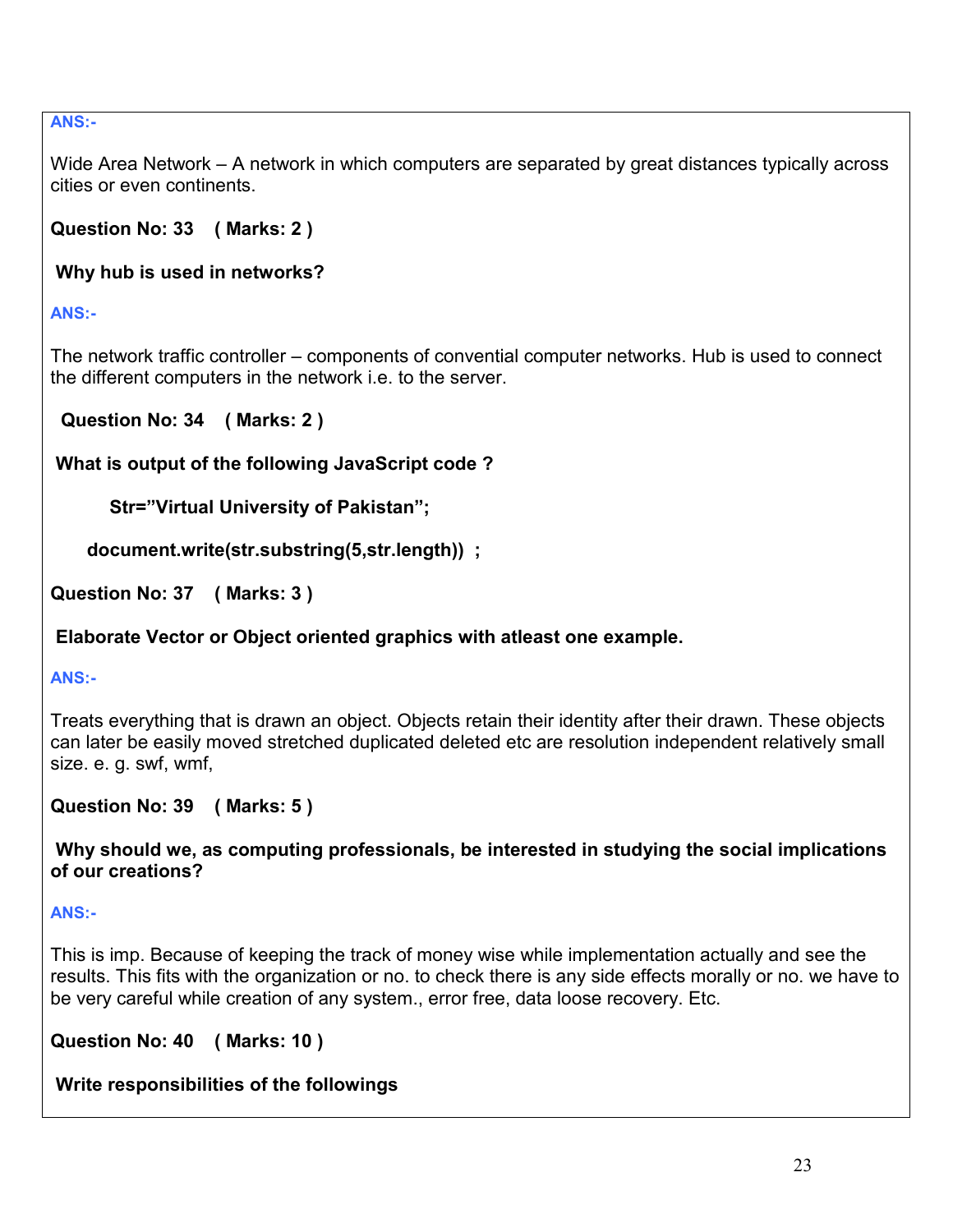## **Developer**

# **Executive Team**

# **Support Team**

**ANS:-**

# **1.Developer**

- a) Module level design.
- b) Coding
- c) Unit testing

# **2. Executive Team**

- a) Responsible for the day to day operations.
- b) All the decision related issues.
- c) Policy making and changing etc.
- e.g. In this usually CEO and CMSO involves
- 1. He is responsible for the day to day operation and great organizational skills.

# **3. Support Team**

The support team is responsible for the complete operations such as arrangement for performing any kind of task from the starts to the end. Fully project handling and performing etc. In case of any maintenance they are the responsible for commencing the job and making sure to complete.

# **Question No: 41 ( Marks: 10 )**

 **Write HTML and JavaScript code for the requirements shown in the diagram below.When ConvertoUpperCase button is pressed, the entered text is converted to upper case and result is displayed in the result text box. Similarly, when ConvertoLowerCase button is pressed, the entered text is converted to lower case and result is displayed in the result text box.** 

## **FINALTERM EXAMINATION Fall 2009**

**Question No: 32 ( Marks: 1 )**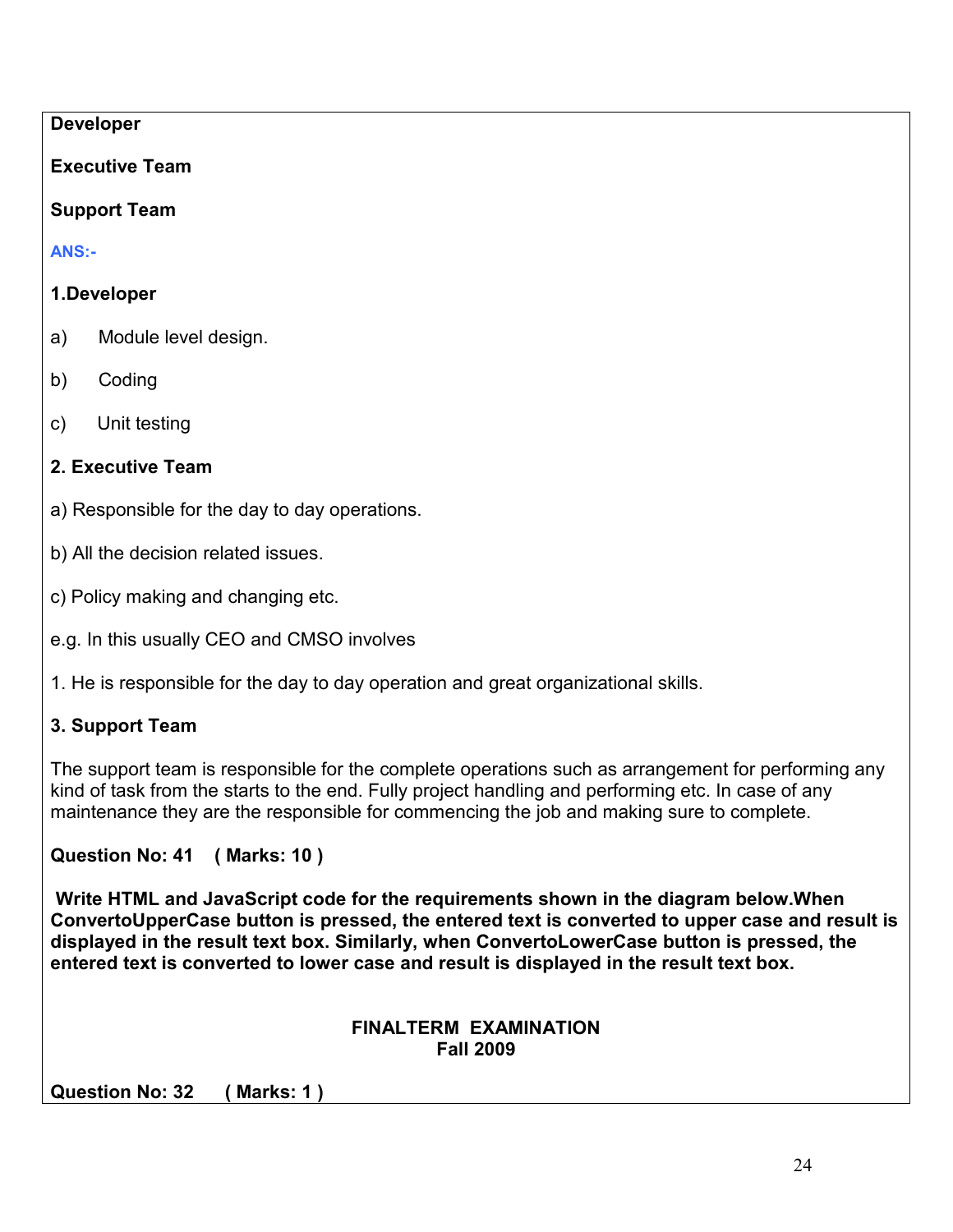### **What are the types of computer network according to the distance between nodes? ANS:-**

The types of computer network according to the distance between nodes are:

- $1$   $1$   $AN$
- 2. WAN

### **Question No: 35 ( Marks: 3 ) What is the difference between Internet and Intranet? ANS:-**

The Internet is an open, public space, while an intranet is designed to be a private space. An intranet may be accessible from the Internet, but as a rule it's protected by a password and accessible only to employees or other authorized users

# **Question No: 36 ( Marks: 3 ) Write down three advantages of using Functions in a program.**

**ANS:-**

- \* Debugging is easier
- \* It is easier to understand the logic involved in the program
- \* Testing is easier
- \* Recursive call is possible
- \* Irrelevant details in the user point of view are hidden in functions
- \* Functions are helpful in generalizing the program

### **Question No: 39 ( Marks: 5 ) List any five issues of Data Management. ANS:-**

Data entry Data updates Data integrity Data security Data accessibility

### **Question No: 40 ( Marks: 10 ) How can you make your website's structure more navigable? ANS:-**

A properly planned website project makes the organization, development and the design of the website easier for the designer. Effective planning allows a website designer to produce a website more navigable and usable for the site's readers, allowing them to find the desired information. You can accomplish this by establishing and maintaining a creative focus throughout the design process and throughout the implementation.

# **Four steps for planning your website structure**

- 1. Discover the correct niche for your website
- 2. Find correct keywords and choose the most profitable website concept for you.
- 3. Make your final website concept ever more profitable by analyzing and using the competition.
- 4. Build the optimal structure of your website that corresponds with your table of highly profitable keywords.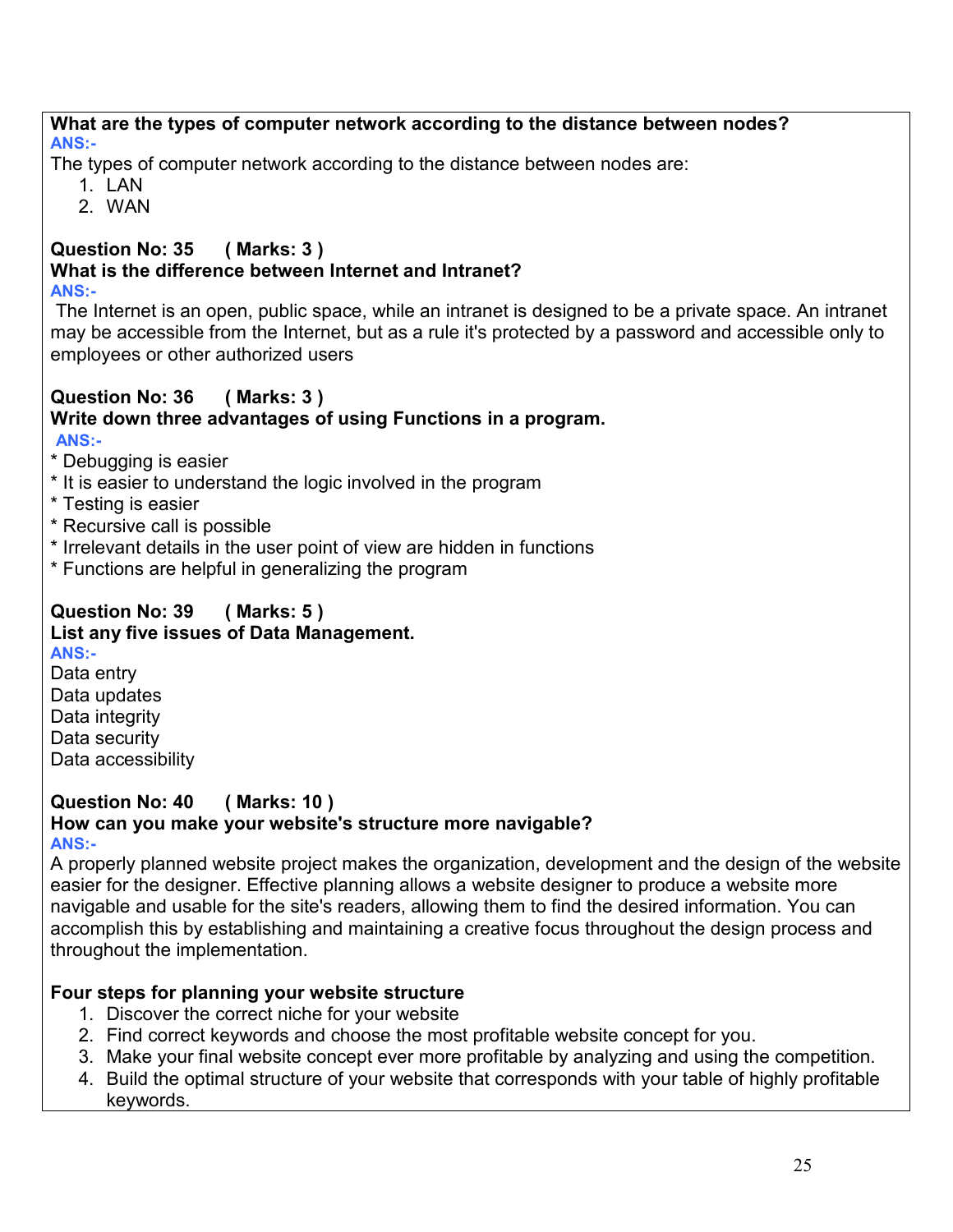## **The correct structure will make your site easy and navigable for both your visitors and your search engine spider**

**Question No: 41 ( Marks: 10 )**

**Define network organization? What are important features of network organization? (4+6) ANS:-**

## **Network Organization :**

Network organization is an interfirm organization that is characterized by organic or informal social systems. A company or group of companies that has a minimum of formal structures and relies instead on the formation and dissolution of teams to meet specific objectives..

## **Features of Network Organization:**

- 1. The organizations are learning that business can be done in a more effective manner if emphasis is placed upon cooperation, shared responsibility and networking:
	- Within the organization
	- And also with their customers and suppliers
- 2. Changes according to the demand of the times
- 3. Works effectively to meet the business goals of the organization
- 4. Everyone has a feeling that he/she is playing a major role in the organization which eventually gives a feel of ownership and because of that employee can put his best effort to accomplish a task.

## **FINALTERM EXAMINATION Fall 2009**

# **Question No: 32 ( Marks: 1 )**

# **What is an IP address ?**

**ANS:-**

Every device connected to the public Internet is assigned a unique number known as an Internet Protocol (IP) address.

**Question No: 34 ( Marks: 2 )**

# **Define semantic web with respect to the present web?**

**ANS:-**

 The Semantic Web is an idea of World Wide Web inventor Tim Berners-Lee that the.Web as a whole can be made more intelligent and perhaps even intuitive about how to serve a user's needs.

## **Question No: 38 ( Marks: 5 )**

### **What is the role of usability in the design of a website? ANS:-**

On the Web, usability is a necessary condition for survival. If a website is difficult to use, people **leave**. If the [homepage](http://www.useit.com/alertbox/20020512.html) fails to clearly state what a company offers and what users can do on the site, people **leave**. If users get lost on a website, they **leave**. If a website's information is hard to read or doesn't answer users' key questions, they **leave**.

**Question No: 41 ( Marks: 10 ) Write down HTML and JavaScript code for the following requirements: Declare an Array with the identifier SUBJECT having length 5. Assign following values to the**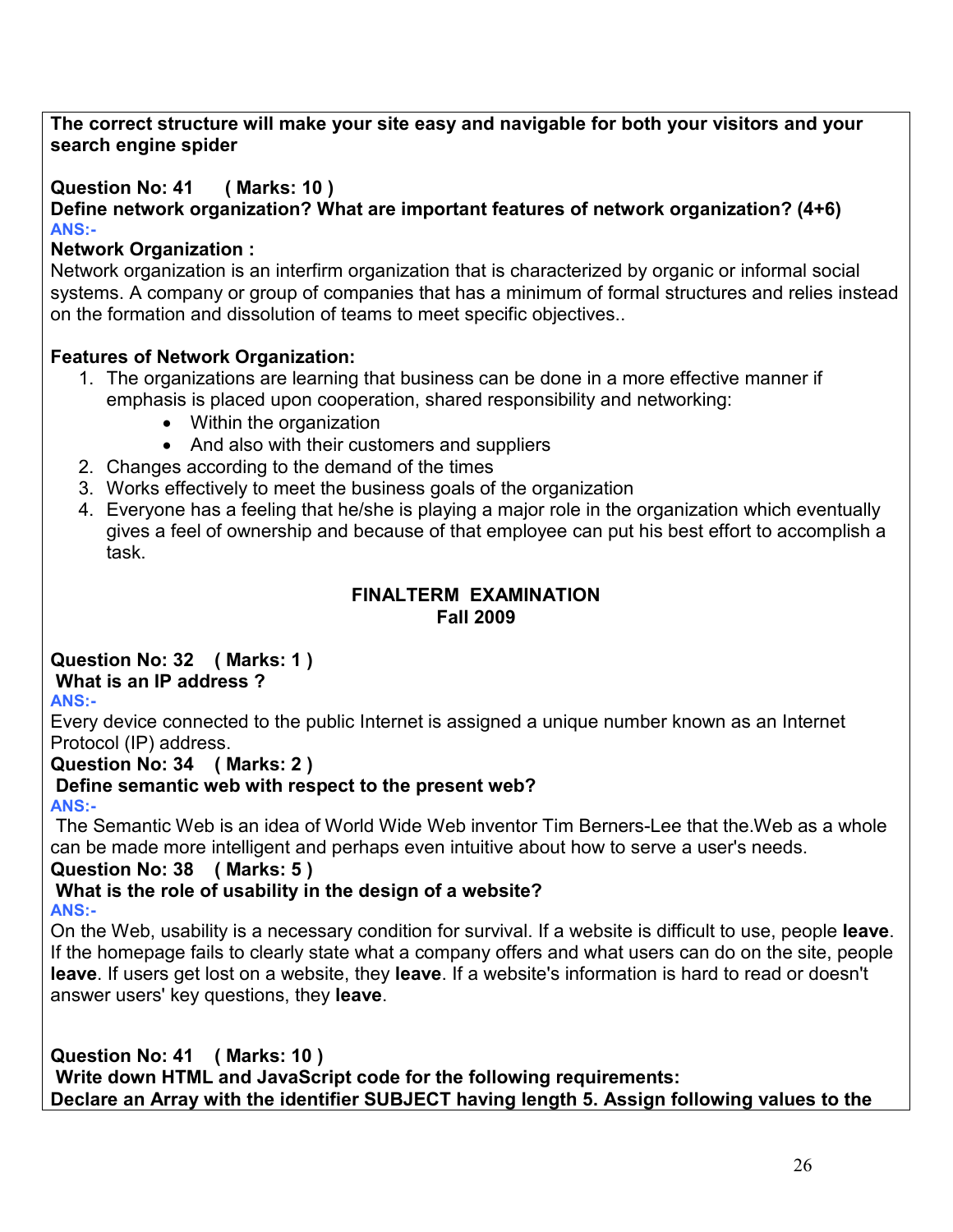**array elements: MIS, Java, Algorithms, Databases, C++**

**Show all values in reverse order.** 

### **FINALTERM EXAMINATION Fall 2009**

**Question No: 31 ( Marks: 1 ) What is an Array?**

**ANS:-**

An indexed list of elements.

**Question No: 34 ( Marks: 2 ) Which benefits a developer can achieve by following the heuristics for system architecting? ANS:-**

# **Question No: 36 ( Marks: 3 ) Define Primary key and Queries**

## **ANS:-**

## **Primary Key**

Primary key is a field that uniquely identifies each record stored in a table.

**Queries** 

Queries are used to view, change, and analyze data. They can be used to combine data from different table and extract the exact data that is desired.

### **Question No: 37 ( Marks: 3 ) Briefly describe Holographic Storage. ANS:-**

# **Holographic Storage**

• Digital data stored in and read from a 3-D optical material with the help of lasers

• Depending upon the material, they could be read-only or R/W

• The data density (quantity of data stored per unit volume) will be millions of times more than anything available today

• The concept has been validated but commercial applications are at least 10 years away

# **Question No: 39 ( Marks: 5 )**

**What is Robotics? How Robots making our daily and industrial life easy? ANS:-** 

Robotics

These are the machines which are computer programmed and perform work which was previously done by humans. They can be found in the manufacturing industry, the military, space exploration and medical applications.

# **FINALTERM EXAMINATION**

**Fall 2008**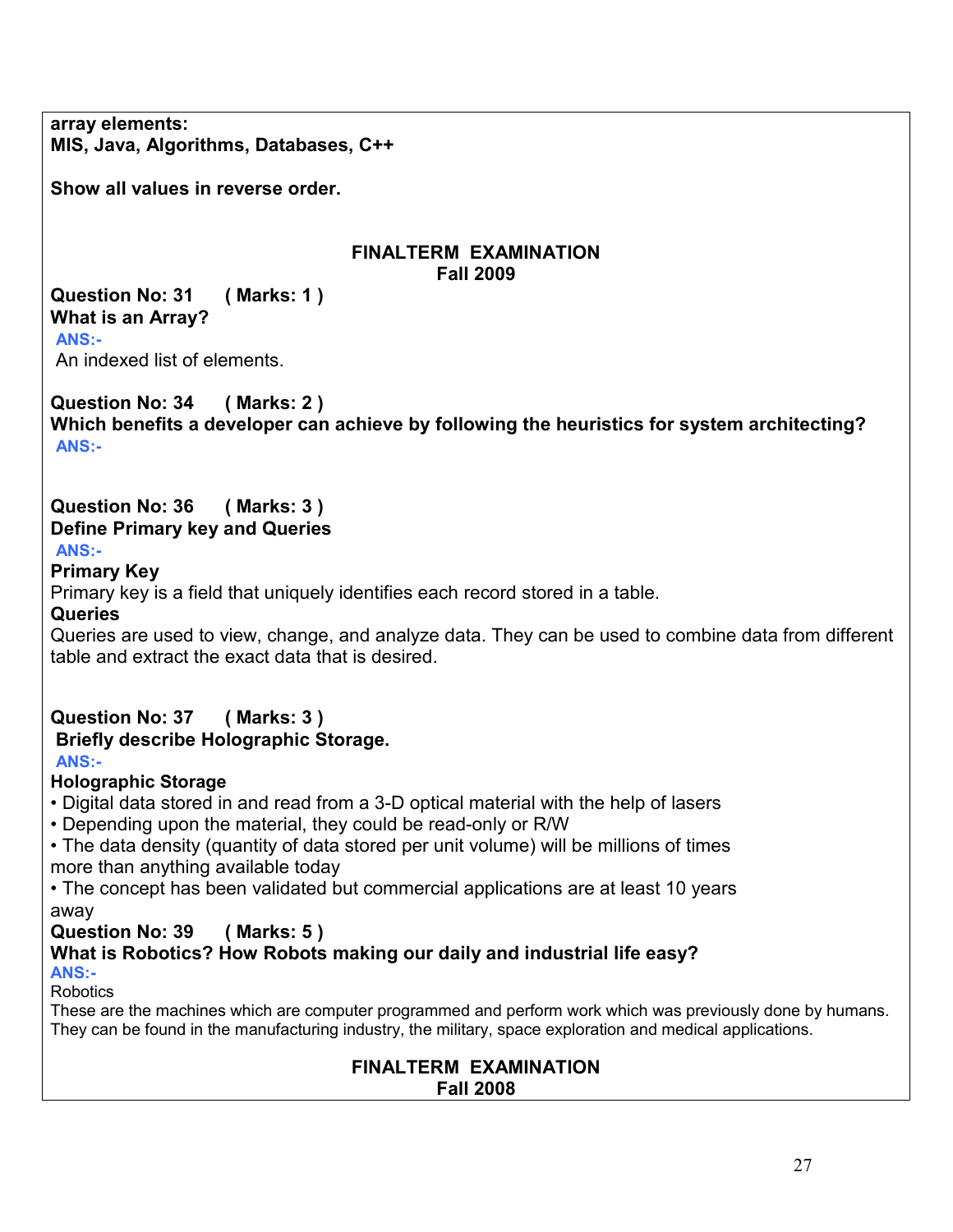| Question No: 31 (Marks: 1)<br>When does recursion occur?                                                                                                                                                                                                  |
|-----------------------------------------------------------------------------------------------------------------------------------------------------------------------------------------------------------------------------------------------------------|
| ANS:-                                                                                                                                                                                                                                                     |
| The power of recursion evidently lies in the possibility of defining an infinite set of objects by a finite statement.                                                                                                                                    |
| Question No: 34 (Marks: 2)<br>List down the names of two array methods available in JavaScript.<br><b>ANS:-</b>                                                                                                                                           |
| sort() [sorts elements in alphabetical order]<br>$1_{\cdot}$<br>2.<br>reverse() [Reverses the order of elements]                                                                                                                                          |
| Question No: 36 (Marks: 3)<br>How can we include images in a web page using HTML and Java script?<br><b>ANS:-</b>                                                                                                                                         |
| Image in HTML<br><img align="bottom middle top" alt="text" height="pixels" src="URL," width="pixels"/>                                                                                                                                                    |
| Image in Javascript<br>Images in JavaScript can be manipulated in many ways using the built-in object Image.<br>Additional properties to HTML are hspace, vspace & lowsrc.<br>Example: It can be used by many handlers like, on Abort, on Load & on Error |
| Question No: 37 (Marks: 3)<br>The event handler attribute consists of three parts. Write about each of them.<br><b>ANS:-</b><br>The identifier of the event handler<br>The equal sign<br>A string statement enclosed in double or single quotes.          |
| Question No: 38 (Marks: 5)<br>What is a packet in the network environment? What kind of information does it contain?<br><b>ANS:-</b>                                                                                                                      |
| Packet is data chopped up into pieces in a network environment.<br>These packets contain information about which computer sent the data and where the data is<br>going.                                                                                   |
| If a packet runs into a problem during its trip, it can attempt to find another route. When all the<br>$\bullet$<br>packets get where they are going, the recipient computer puts them together again.                                                    |
| Question No: 39 (Marks: 5)<br>Suppose we have a big project. Draw hierarchy of the people involved in the project?<br><b>ANS:-</b>                                                                                                                        |
| Please ignore small lines relating Sub Teams to subordinates due to shortage of time. ABCD etc are<br>connected directly to Team Lead 1,2 & 3 accordingly.                                                                                                |
| Question No: 41 (Marks: 10)                                                                                                                                                                                                                               |

 **How instant messaging works? Write the steps involved in this process.**